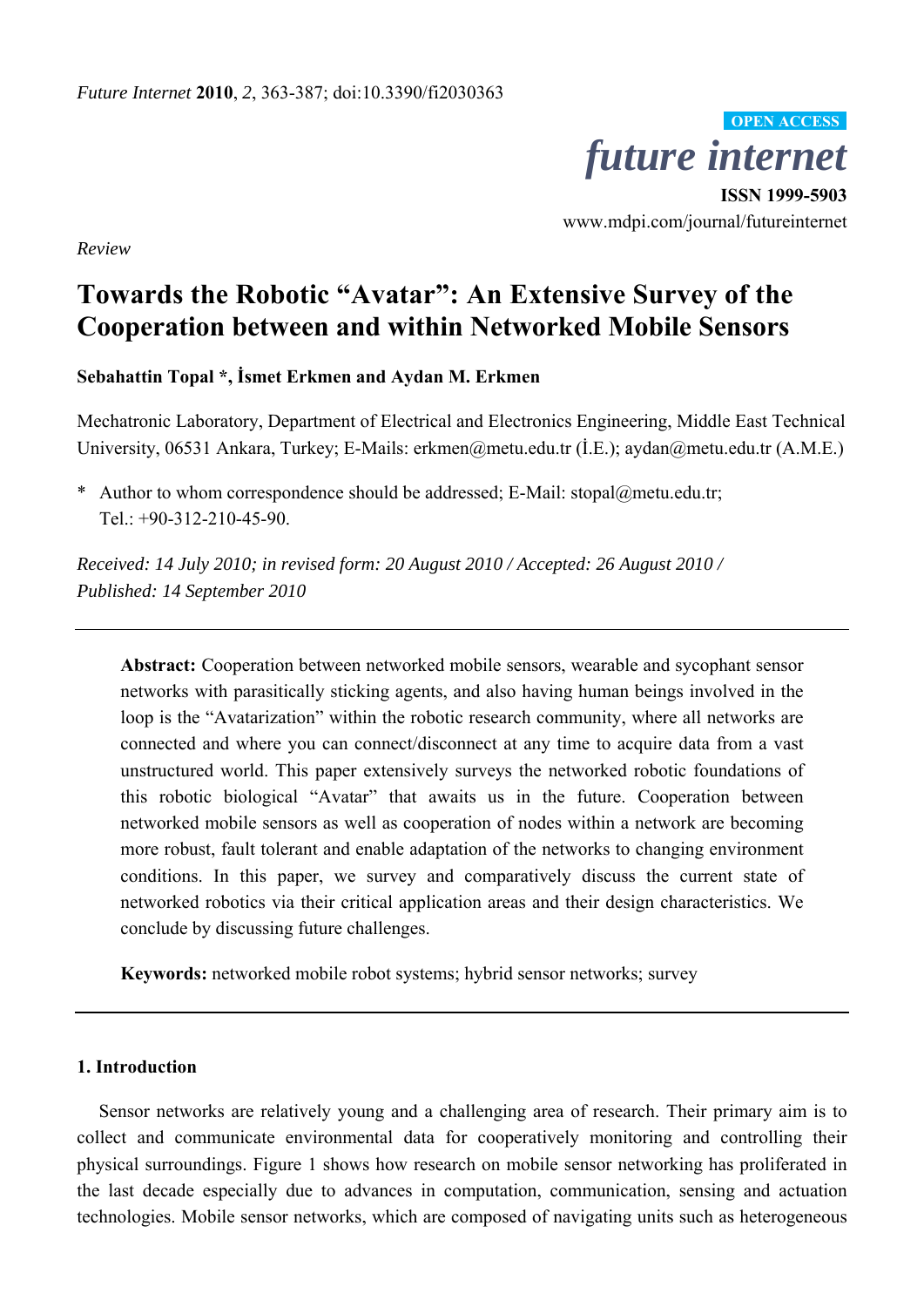robots and unmanned air or ground vehicles, transmit data through wireless communication networking. These units can typically communicate with each other via implicit or explicit communication techniques. Many applications have emerged in a variety of fields such as wide area surveillance, reconnaissance, search and rescue in disaster environments, and planetary exploration, which are overviewed in Section 2.

**Figure 1.** The number of publications on mobile sensor networking research in the Web of Science from 1995 to 2009.



Web of Science Analyze Results from1995 to 2009



The focus of this survey is mainly on networked mobile sensors, which have various advantages in comparison with static ones. The most prominent advantages reside in the cooperation between different robot networks as well as the cooperation of robots within a single network. Sensing, acting, communication, computation and locomotion capabilities of networked mobile sensor systems result in improved efficiency in the execution of hard tasks especially with the help of their mobility capability [1]. As a counter example, monitoring and surveying an uncertain environment using static sensor networks is done through the acquisition and fusion of data by static nodes to the extent of their spread over the area [2,3]. The major problem faced for reconnaissance tasks is inefficiency in area coverage [4–6], since deployment control during the spreading of static nodes is weak or non-existent. Static sensor networks are spread over an area using airplane, land vehicle, human or animal, and so sensor coverage is heterogeneous. This problem has been overcome by using mobile sensor networks, which are composed of simple mobile robot units deployed over the area for controlled coverage that can be further optimized during network deployment and be still modified under task changes. Mobile sensor networking requires a large number of sensor nodes to be deployed within an environment for efficient surveillance, monitoring, data harvesting and search tasks [7–11]; efficient coordination is critical for accomplishing a given task with a large number of networked robot units. We undertake a survey of the evolution of the abilities of mobile sensor networks that have been achieved over the years as reflected in the literature. This will be the focus in Section 3, namely coordination control, fault tolerance, seamless communication, holonic reconfigurability and scalability.

Despite those advantages, there are some shortcomings of mobile sensor networks. They face the problem of deployment and adaptive coverage, which are energy devouring processes, by each mobile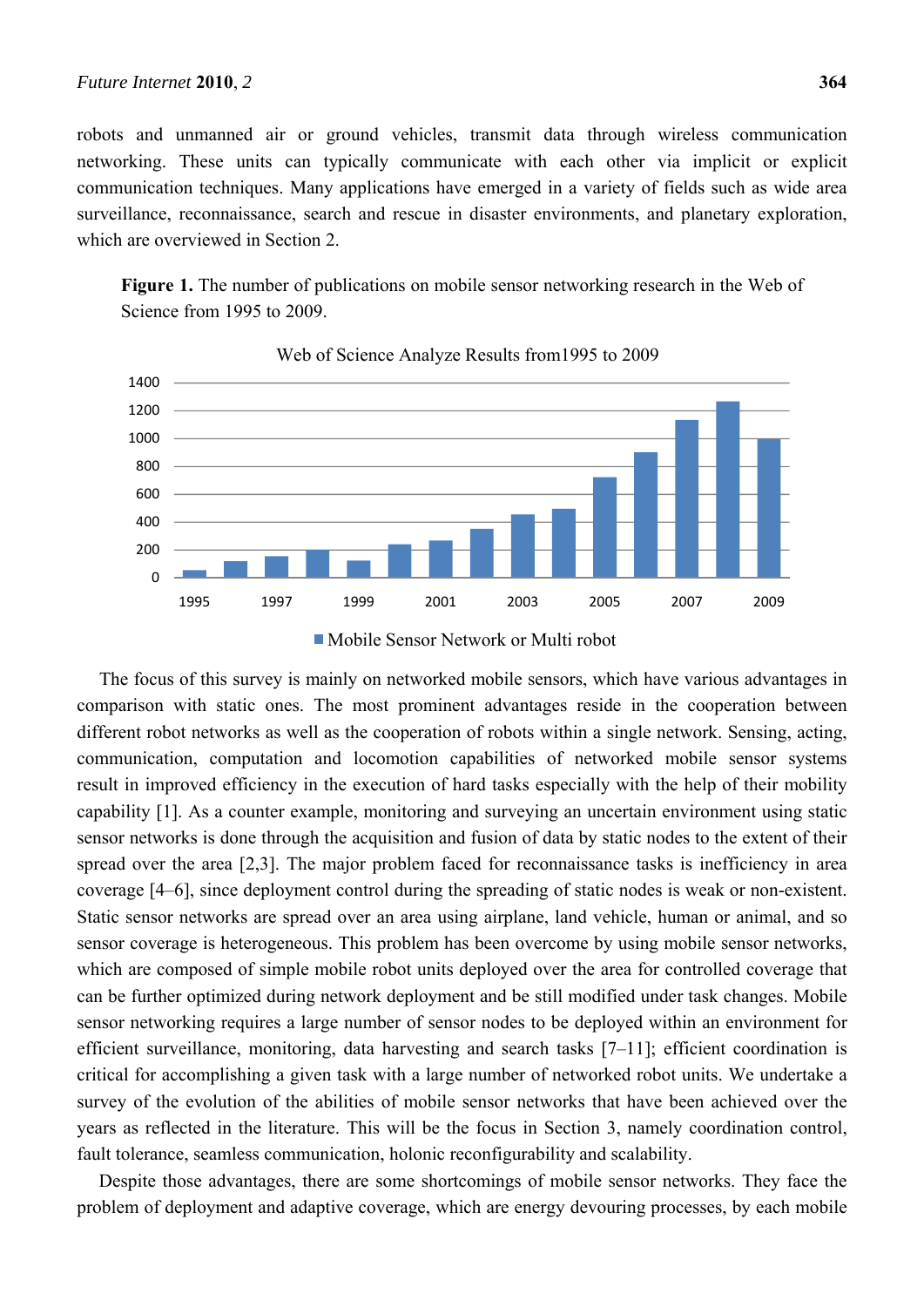unit of the sensor networks [12], and mobile sensors are more expensive than static ones. A considerable amount of energy must be spent for the locomotion task, and so the lifetime of the network is very limited, *i.e.,* a given task has to be accomplished within a very constrained time frame. Changing a mobile wireless sensor network system into a hybrid union of static and mobile sensor subnetworks, cooperating for efficient deployment and coverage in an energy saving mode, makes the usage of hybrid sensor networks a more tempting architecture in order to improve the efficiency of the system. The main idea in hybrid network systems is that mobile nodes collaborate with the stationary ones. Existing works in the literature about hybrid sensor networks are overviewed in Section 4. However, the joining of static sensor subnetworks with mobile ones shifts the load of correcting the heterogeneity of the coverage that static subnetworks inherently exhibit, to the nodes of the mobile subnetwork. This compensation increases the energy need, thus decreasing the efficiency. A recently emerged novel concept of Sycophant Wireless Sensor Networks (SWS) was developed as static sensor networks that are equipped with limited mobility ability and these are overviewed in Section 4. A SWS network is a clandestine traveler that passively uses the mobility of carrying agents to collect, process, and communicate data harvested during the agent's navigation. However, it cannot in any circumstance guide or influence the motion of the carrying agents.

Nowadays, mobile sensor networks are increasingly gaining new abilities with emerging new hardware, software and biologically inspired approaches. In turn, many future scientific challenges exist in the networked mobile sensor research area such as biologically inspired self-organizing robot networks, completely decentralized controller networks, scalability, heterogeneous robot networks which can cooperate with humans and intelligent environments. In this paper, we provide a comparative survey of existing approaches based on the span of their focus and their advantages or disadvantages brought to this field of interest and we dwell on potential future challenges of networked mobile sensors in Section 5.

## **2. Application of Networked Mobile Sensors**

This section attempts not only to go over the abilities attributed over the years to mobile networked robot systems, such as simultaneously localization, mapping, exploration and surveillance, but also to overview critical applications of networked robots, including search and rescue operations in hazardous areas hostile to humans and military applications with strategically tasks.

## *2.1. Simultaneous Localization, Mapping and Exploration*

Autonomous environment mapping and exploration are important missions for real world applications where global position data (GPS) is not available, such as semi-collapsed buildings due to an earthquake. In simultaneous localization, mapping (SLAM) and exploration missions, robots try to answer the questions of "*What does the world look like?"*, *"Where am I?"* and *"Where do I have to go next?"* by using noisy range sensor measurements and noisy travelled distance measurements coming from encoders, obtained from unknown environments. This is a chicken–and–egg like problem, which makes the problem difficult to solve; each robot needs an accurate environment map to localize itself accurately in the work space, but robots also require their exact position to generate an accurate environment model.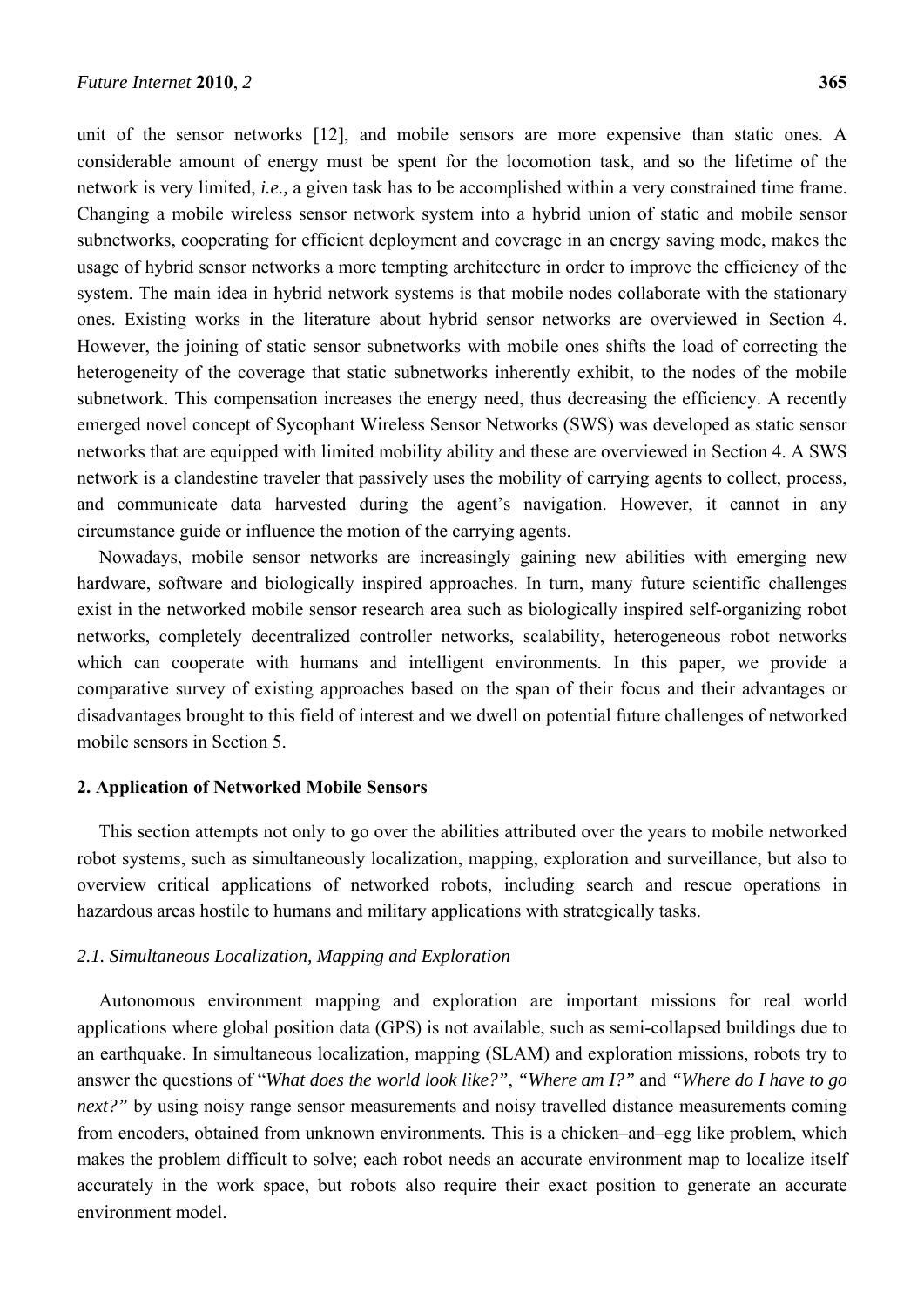Smith *et al.* [13] proposed an Extended Kalman Filter (EKF) method for estimating the posterior distribution over robot position along with the positions of landmarks in the work environment. It is an initial work that established the fact that there is a statistical relationship between each landmark location and observations. Assumptions made by a Kalman Filter (KF) are that noise in the system is Gaussian distributed with zero mean and the process is linear. These are quite error prone considerations for complex real world applications. Linearity constraint is handled by the extended version of KF, namely the Extended Kalman Filter (EKF), which is used considerably for the solution of SLAM problems in the literature [14–16]. Although EKF based SLAM methods are historically the earliest used approaches that work well for environments in which there are limited number of features, computational complexity increases with an increasing amount of features. Hence, computation burden and Gaussian assumption in the probability density function are the shortcomings of the EKF based SLAM algorithms [17,18].

An alternative particle filter (PF) based method for SLAM problem was introduced by Montemerlo *et al.* [17,19]. Particle filter based approaches are approximations of Bayesian filters such that probability distributions are approximately quantized by a finite set of particles [20]. Thus, arbitrary multimodal distributions can be approximated by using a sufficient amount of particles. The most advantageous characteristics of PF for SLAM problems are the abilities of handling nonlinearities and non-Gaussian noise. However computational complexity increases with the number of particles, which makes the real-time implementation of PF difficult in complex and hard real world applications. Hence, the FastSLAM method, which is a modified version of PF, has been proposed to handle the computational burden in classical particle filter methods so as to successfully be implemented on real robots [17]. This proposed method utilizes a Rao-Blackwellized representation which integrates PF and KF representations. FastSLAM uses PF to estimate the robot navigation path and each particle runs EKF to estimate map feature locations. Since each particle generates an individual map representation of the work environment, the FastSLAM algorithm suffers from memory constraints. To improve the memory efficiency of the method, genetic algorithm based improved Rao-Blackwellized approaches are proposed by Feng *et al.* [21].

In order to increase the accuracy and efficiency of SLAM algorithms, putting emphasis to better map building of the unknown work environments, networked robot teams have been equipped with map merging capabilities [22]. Each robot extracts a partial map of a different portion of the large environment and those partial maps are merged into a single joint map to speed up the mapping process. SLAM problem becomes complex in the phase of data fusion, integrating the different partial maps into a global one based on the cooperation of robot units. Burgard *et al.* [23] addressed the multirobot mapping problem under the constraint that each robot has the initial position and orientation information of all group members, and all robots share their motion and range measurements with other robots to generate a single joint environment map. This assumption makes the proposed solution unrealistic in real world applications, especially in the case of a limited communication range between robots and because initial robot localizations and orientations are not exactly known. Generally, the initial position of the robots will not be known as *a priori* information and this initial uncertainty generates a crucial question as to how to merge partial maps obtained by different robot units. In [24], Carpin *et al.* presented such a map merging case for multi-robot network by rotating and translating the partial maps of the environment developed by each robot unit until similar regions overlapped.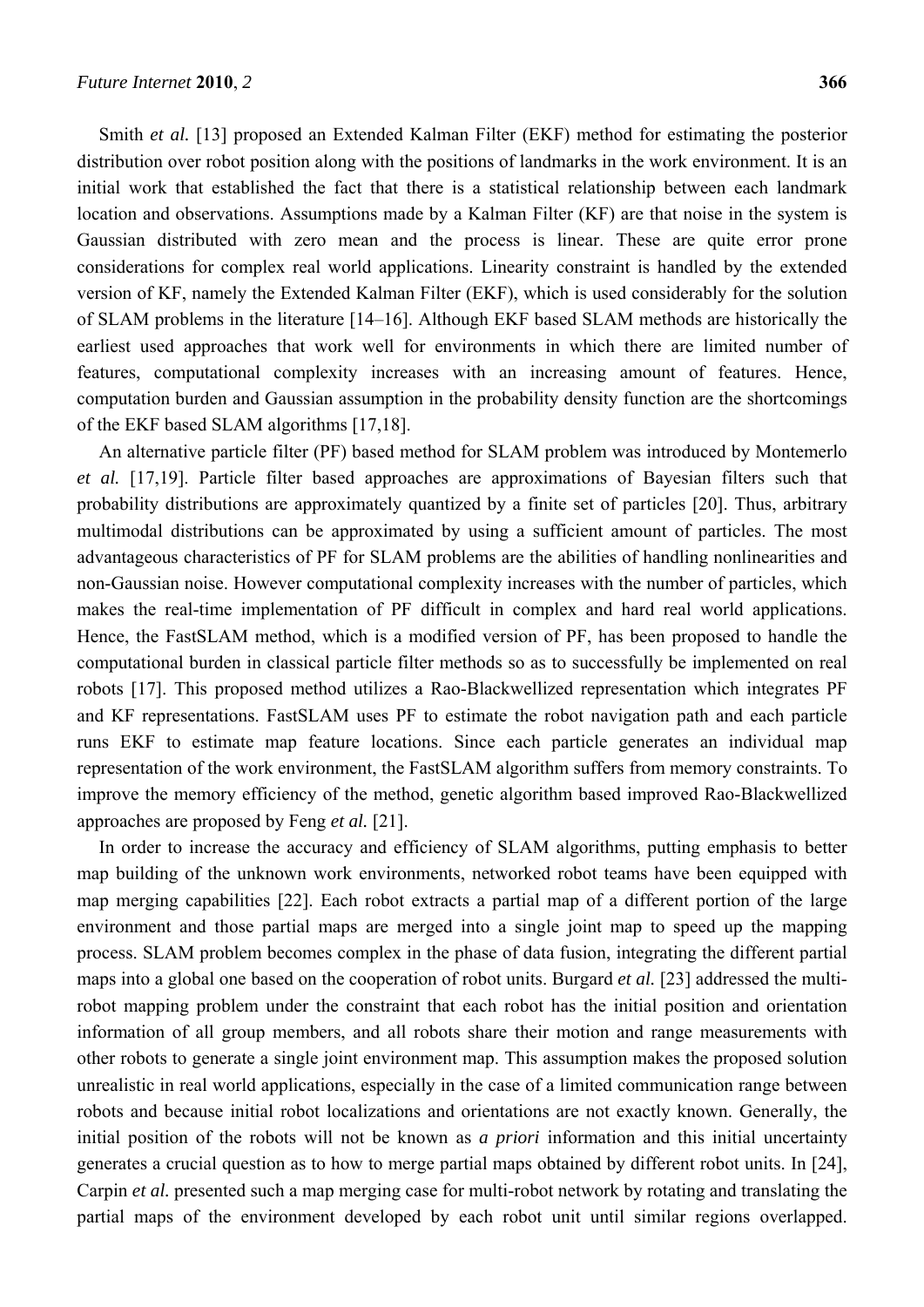Although the presented methodology can merge partial maps successfully into a joint global map, it is not suitable for real-time applications because of time inefficiency. If spectral information of the partial maps is used as in [25], joining partial maps of large environments can be more accurate and fast. There, map merging is evaluated in two separate steps: the first uses rotation transformation calculations, and then translations in the x and y direction are extracted. Orientation estimation is done using Hough spectrum and translation is computed via basically the pixel intensity value projections on the x and y axes of the environment maps. In order to successfully fuse partial maps, it is necessary that the individual robot maps being merged have a significant degree of overlapping region and the work area must be well structured, such as in the case of indoor environments. Finally, each generated map must be in the same scale. These are the shortcomings of existing works concerning merging partial environments maps.

The generation of 3D maps by robots about their work environment is a crucial mission for high level and complex task executions such as carrying a buried victim within the debris or exploring mines where safety of navigation for the robot can only be achieved by extracting the 3D model of the work area. In [26], Thrun presented an approach to construct 3D occupancy grid models of the outdoor terrain by using 2D laser range finders that are mounted on a remotely controlled helicopter to learn the 3D representation of the outdoor environments. Although, flying robots increase the mobility in complex and natural terrains, surfaces are sensed only once, which is the limitation of their work, since establishing connections between previously mapped areas is a critical issue for map fusion and those correspondences are generated by revisiting mapped areas. Recently, some works have been proposed to use vision systems for SLAM, where image based data fusion is found to be more practical and natural due to fact that vision systems are cheaper than range scanners and more quality information can be obtained using cameras. Visual SLAM methods [27–29] can be classified in terms of stereo and monocular approaches to extract 3D visual landmarks from the environment. Feature initialization is an important problem in monocular systems. However, features cannot be initialized exactly into the existing map using only one measurement because of their unknown depth values, thus Davison *et al.* [30] proposed a delayed initializing methodology using a monocular approach in which the algorithm waits until the camera position has enough parallax to determine the feature's position. The proposed algorithm needs a particular depth interval in the features, which cannot be met in the real world, where feature depths can be very near. This renders the algorithm not efficiently applicable in real world applications. They also use corner-like features due to the fact that data association is relatively easy for corners. However, in the environments where limited numbers of corners exists such as corridors or areas with a high number of smooth surfaces, this monocular SLAM system can crash. Because of the aforementioned disadvantages of monocular SLAM, stereo camera systems have been used to provide more robust 3D maps [31]. Gil *et al.* performed a visual SLAM using a Rao-Blackwellized PF with autonomous networked robot teams. In their system, each robot is equipped with a stereo camera that provides relative measurements between landmarks, which are then used for data association. This paper is the first work regarding the building of a common 3D map of the environment by using visual measurements provided by multi-robot team. However, this method is only suitable for robot networks with a small number of units, because the computation burden grows significantly with the amount of robots involved. The proposed algorithm is also not suitable for outdoor operations since robot navigation is restricted to 2D motion: when robot motion capability is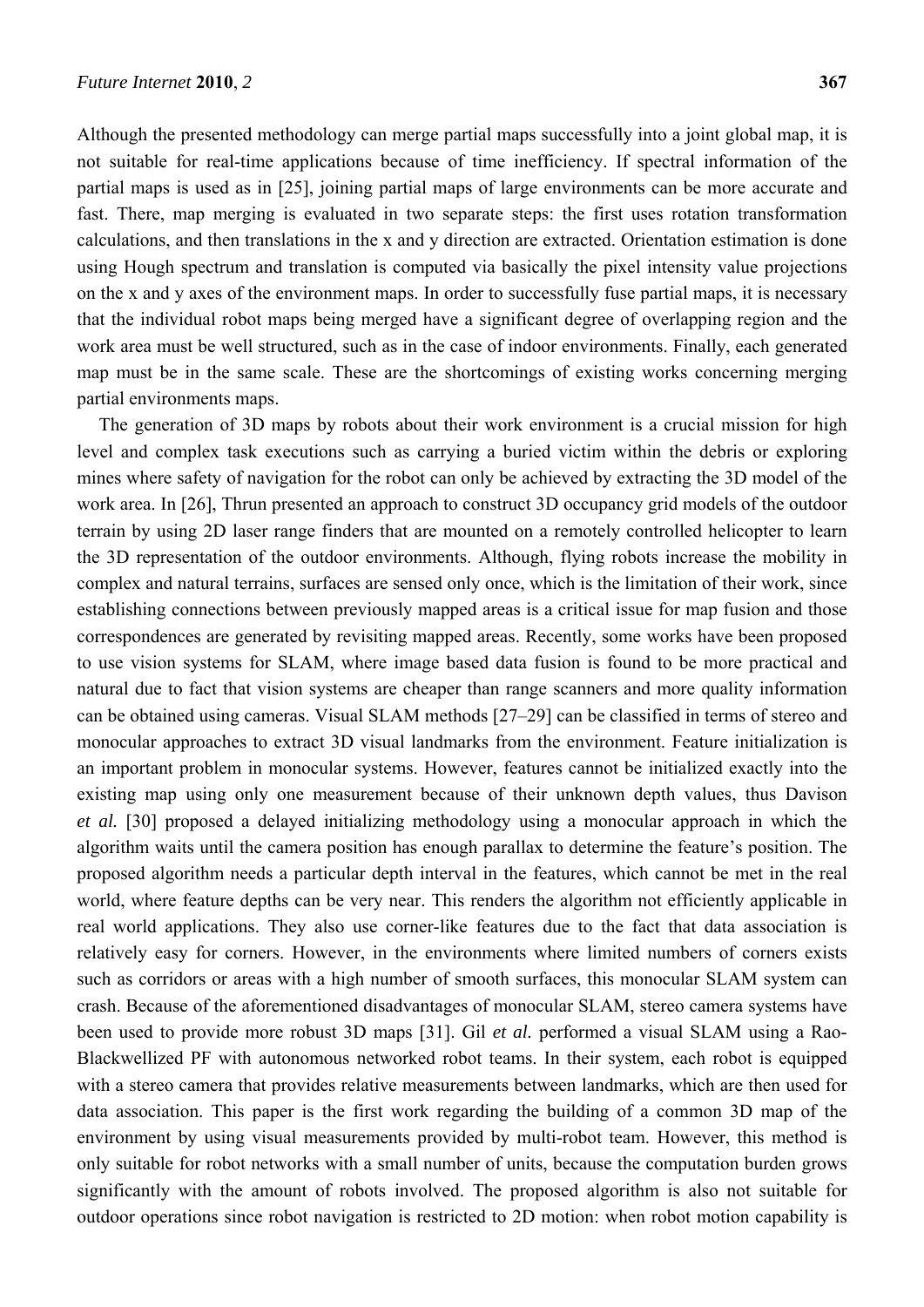extended from planar to 3D, the size of the state vector increases leading to an increase of the computational burden exceeding any acceptable limit for online applications.

Another important task for networked robots in the mission space is exploration. Unfortunately, numerous researches are using single robot systems to simultaneously explore and create maps in an unknown environment such as search and rescue areas [32–35]. The most important disadvantage of single robot usage is that it takes much more time than networked robot systems. Time efficiency in the distributed system comes from task partitioning and coordination between robot units. Coordinated multi-robot systems win over single robot approaches, dealing with limited communication range, map merging into a better global map of the workspace and better time constraints [36,37]. To date, the major portion of coordinated exploration works has focused upon coverage of an entire area in minimum time [38,39]. These techniques are based on the selection of the best next observation point for each robot in order to reduce the uncertainty of the environment map. Frontier cells, which are the cells on the borders between explored and unknown space, are taken as possible next observation points. Existing methodologies only dwell on SLAM solutions that minimize only the cost of reaching the target observation point and expected information gain. Entropy based methodologies are geared towards optimal data acquisition for localization but with very limited exploration.

No guidance to the robots about the purpose of the exploration mission therefore exists. Any additional information about the aim of the exploration, such as prior information about the work environment, can be a valuable guidance for the exploration. Preferred regions with the highest likelihood for finding victims can give a priority to the exploration, called prioritized exploration. We have developed an active exploration methodology based on percolation guidance, where a percolator estimates the existence of connected voids in the upcoming yet unexplored region ahead of the robot, so as to increase the efficiency of the reconnaissance operation by the superior ability of the percolator guidance for speedy coverage of the area [40–42]. However, proposed prioritized exploration approaches coverage does not become solely a primary issue. There, space coverage and time optimization are mainly aimed through guidance, based on either prior knowledge, or on extra information reflecting the characteristics of the environments that lead to the estimation of connected voids by a percolator for the areas to be explored. These techniques have high map coverage accuracy, while being adversely affected by errors in robot localization that would be minimized if exploitation was done. On the other hand, entropy based SLAM methods put exploitation as their primary goal, and exhibit poor coverage while achieving high localization accuracy. Percolation enhanced entropy based SLAM harnesses both exploration and exploitation by switching between the two under a switching controller, depending upon whether position or map accuracy is needed during FastSLAM [42].

#### *2.2. Surveillance*

In the past decade, terrorist attacks have raised some new research issues like that of surveillance using networked autonomous vehicles. Surveillance is the mission of observing the movements of targets navigating in a risky urban environment, such that robots can be considered to assume the role of security guards. Static sensor network approaches have been commonly used for such missions, but they were found to fail in complex applications such as surveying dynamic and open areas. The reasons for failure are generally about the limited sensing range of the sensing devices, the very large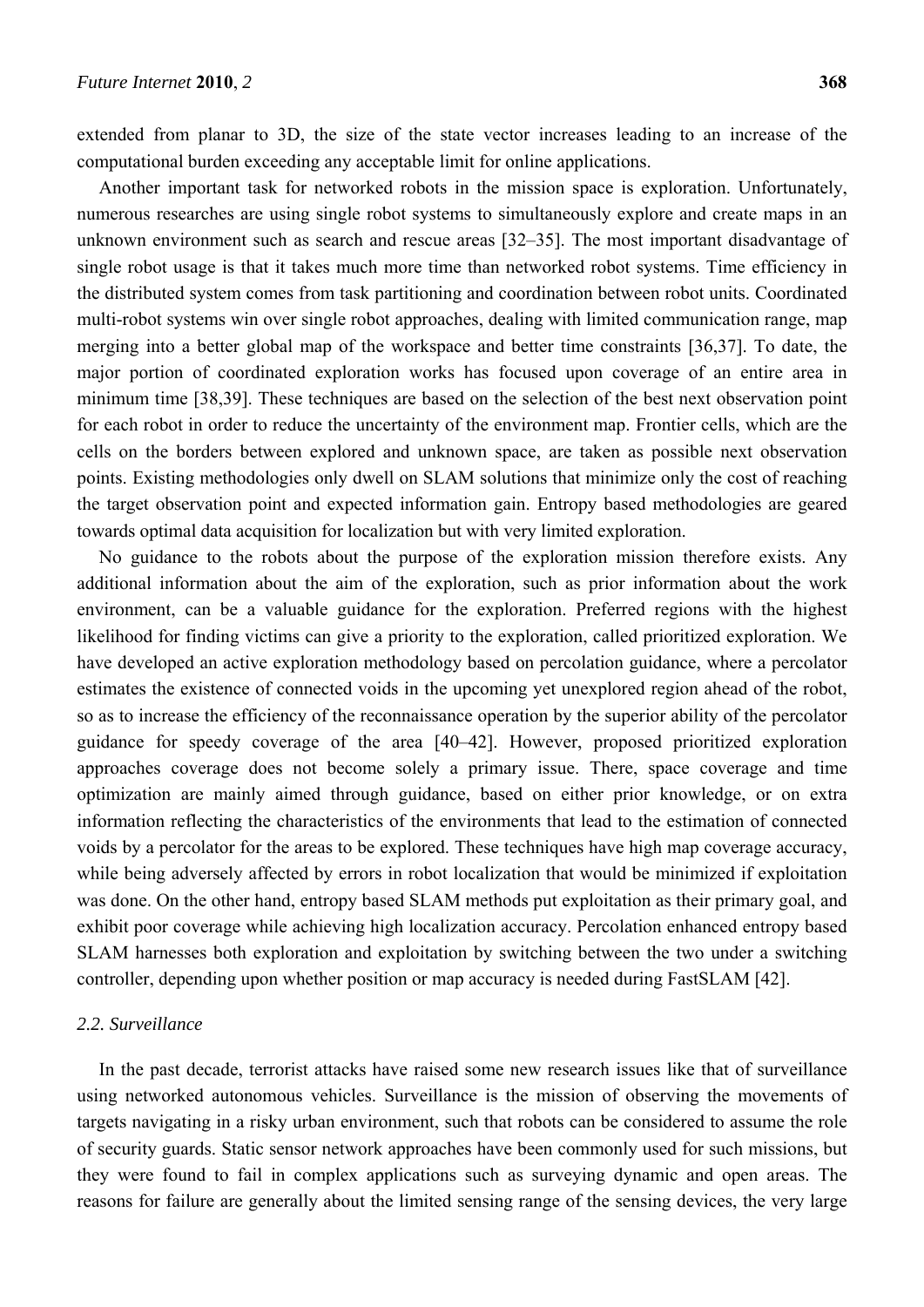work space to be covered during observations and the non-existence of prior knowledge about how to deploy the sensors [43,44]. Nowadays, networked mobile sensor systems are widely used for surveillance missions because of the decreasing cost of the autonomous platform development and the increasing abilities in navigation, sensing and computation [45]. Surveillance missions generally include target detection and tracking, under the coordination of mobile robots of the network.

Especially in video based surveillance methods, target detection is a considerably problematic issue because of natural, uncontrolled environmental conditions such as scene variety and illumination. Li *et al.* [46] used a hybrid Gaussian mixture model with temporal frame difference for detecting moving objects in environments where illumination can change suddenly. Their approaches also handle wrong labeling, which occurs when targets come at very close proximity to each other using a "record" strategy. Another research area dealing with surveillance is the physical tracking of targets, which involves continuously adjusting velocities of robots in order to keep track of the target within the viewing distance of the tracker robot. Sarwal *et al.* [47] handled the tracking of a target using multi robot systems, using a reference list that a robot maintains, so that it does not track an encountered target if that target is being tracked by another team member.

Parker [48] developed a distributed coordination control strategy that observes the movements of targets in the task area for being processed by networked robot systems. This work is the first research regarding multi-robot surveillance in complex and geometrical environments. Mobility and cooperation abilities provide successful task accomplishment despite a robot's limited sensing range. Robots can follow targets using local force vector based methodology and these vectors also handle the consistency problem of observing a target by multiple robots using a back force. The given algorithm minimizes the total time in which targets can escape from the pursuit by some robot team member in the area of interest, which is an important real-time need in unknown and dynamic environments. The limitation of the method relates to the work environment: the algorithm works only in areas without obstacles or where only a few simple convex obstacles exist, since the algorithm is very sensitive to detection errors. A distributed coordination control algorithm for surveillance missions by multiple robots was presented by Kolling and Carpin, whose method is an extension of the work by Parker [49]. Their algorithm, named Behavioral Cooperative Multi-robot Observation of Multiple Moving Targets (B-CMOMMT), is based on Explore and Help behaviors that keep the targets under observation by utilizing information supplied by sensors. However, this method also suffers from constraints of the operation environment. Kolling and Carpin [50] later presented a graph theoretic solution to the environmental problem encountered in their previously referred work, by modeling the complex work area as a graph. In their model, the environment is partitioned into nodes and their Graph-Clear module determines the minimum number of robots needed to mark all targets. Consequently, robots coordinate their actions to achieve this goal of marking targets in the graph modeled complex environment.

Surveillance is not only done by groups of ground vehicles, but also is done by air vehicles. The use of networked Unmanned Air Vehicles, in short UAV, has potential benefits since they can cover very large and remote areas and they can identify very small targets via technologically-advanced cameras. Heterogeneous networked unmanned ground vehicles (UGVs) and unmanned aerial vehicles (UAVs) are used for searching targets in predetermined large battlefield operation areas as introduced by Grocholsky *et al.* [51]. Aerial and ground vehicles have complementary capabilities and characteristics. Networked air vehicle teams can cover large areas much quicker than ground vehicles.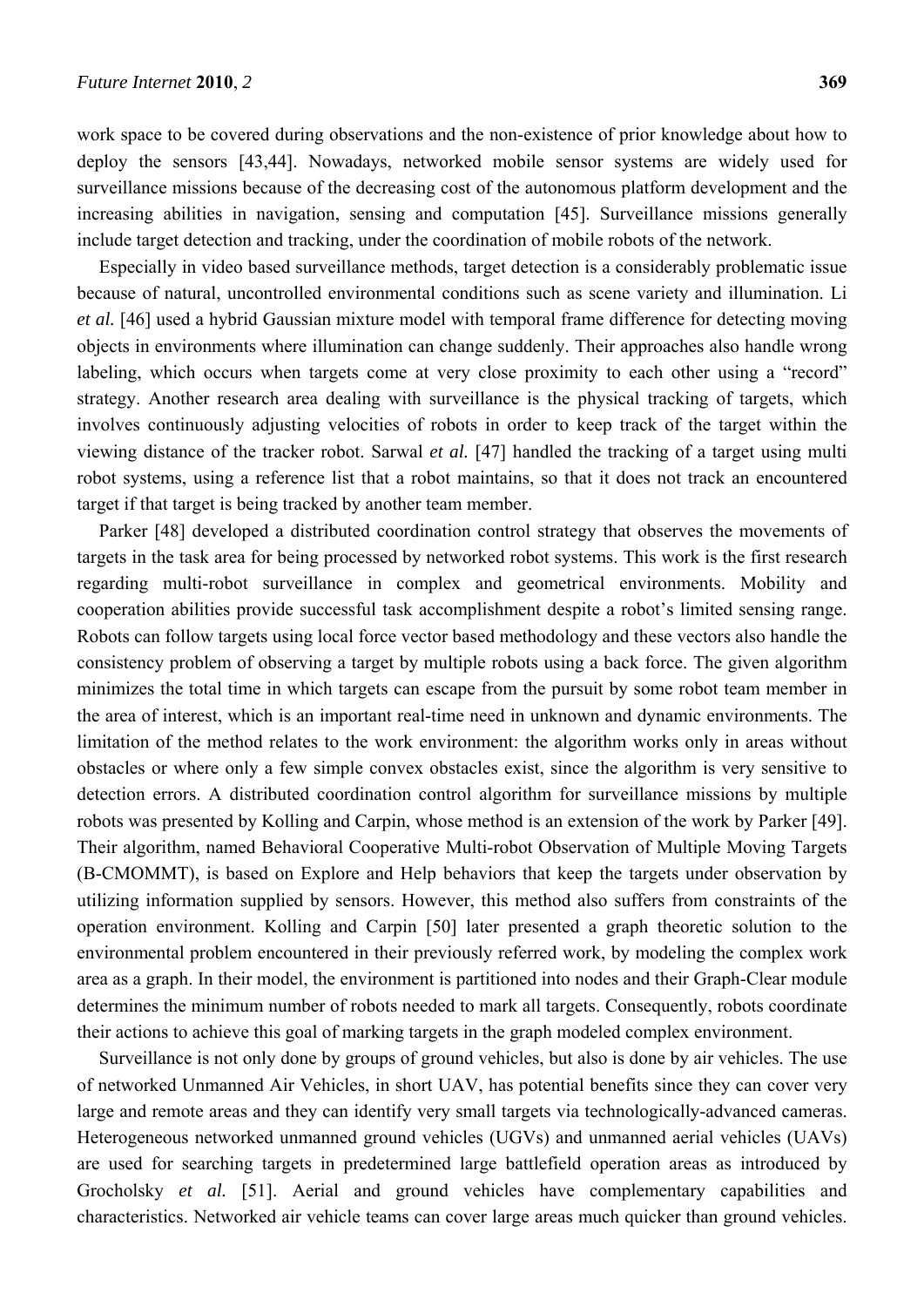However, air vehicles cannot exactly localize targets because of altitude and limitations in the resolution of sensing devices. At that point, ground vehicles help them by using their high resolution sensors for localization process.

Feasible path planning for each vehicle in the network and strategy generation for obstacle avoidance are other research issues within surveillance operations which critically affect the efficiency of time and energy of the system performance. Multi-robot path planning, for example, generally causes multiple area coverage creating redundancy of exploration, which can turn into advantages for correcting errors in mapping. However, time and energy have to be consumed for building such accuracy in mapping by error correction based on redundancy. If time and energy become primary issues, multiple area coverage should be prevented when it is detected by the algorithm. Decentralization is the main cause for this need of compensation. Authors have tried to provide centralization to some local problems of networked mobile robotics. Cai and Peng [52] used a novel adaptive genetic algorithm based cooperative path planning algorithm for networked robot systems. Although the proposed algorithm is robust for convergence, it is a centralized method and suffers from the limitations of centralization such as computation burden and single point failure. On the contrary, Berg and Overmars [53] gave a decentralized prioritized motion planning method for various types of robot platforms such as flying and wheeled robots or manipulators. A priority is assigned to each robot, then a robot is selected according to the highest priority and a feasible path is planned for that selected robot, considering also dynamic obstacles inside the work environment.

## *2.3. Search and Rescue Operations*

One of the main application areas for mobile robot teams is search and rescue operations in disaster environments. Different kinds of catastrophe occur in nature such as earthquakes, landslides and fires. Usage of networked robot systems is of great importance under these disaster situations [54]. Robots consistently help humans in dangerous and complex tasks, providing information about areas that cannot be directly reached by the humans, especially in disaster areas, which are typically highly unstructured and uncertain. Search and rescue teams of living humans have the main disadvantage of tiredness from continuous and tedious long hours of works, so robotic aids are increasingly being considered in search and rescue tasks [40]. Networked mobile robots show promise to be a highly versatile system for disaster reconnaissance, building the inventory of the disaster while searching for survivors.

The most important search and rescue task for networked robot teams in a disaster environment is the localization of victims within the disaster rubble, so as to provide information about the condition of detected possible survivors in the disaster areas not easily reachable by humans. Heterogeneous networked robot teams were constructed by Sato *et al.* [55] to cooperatively control each other to find survivors. The heterogeneous rescue teams are composed of three kinds of robots, each of them equipped with different abilities: MA-I is a track type inspired from tanks and is remotely controlled by an operator over a radio signal, IGA is a track type with flippers, which gives the ability of navigation in rough terrain, and KOHGA is a snake-like robot. Differently structured robots are used to improve mobility with the help of the robots' flippers, snake-like motion and the capability of physical support. For example, when a robot is trapped into the rough terrain by obstacles and cannot recover its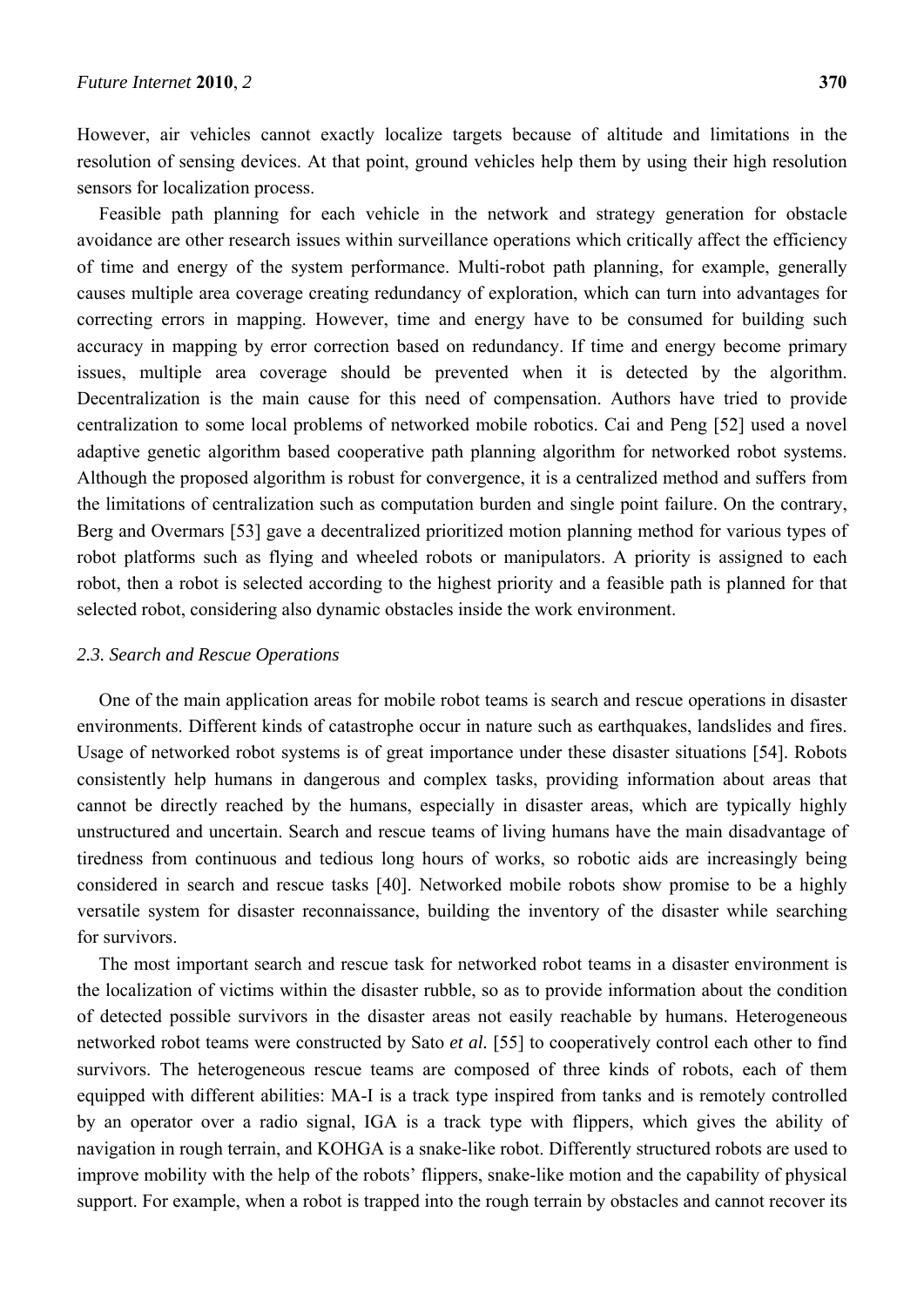mobility, other robot team members can give physical support to the trapped robot to escape from its failed position. This improved robustness in mobility has promising capabilities for safe navigation in challenging unstructured environments.

Task execution, like for exploration, mapping and navigation, can be very difficult due to the structural characteristics of the disaster environments. Networked robot systems can handle these difficulties, not only by using information sharing but also by reshaping their morphology and passing some components to each other; this is called force cooperation in the literature. These networked robots are called reconfigurable robots and can execute complex tasks that the information-only coordinated robot team with fixed structure cannot execute [56,57]. Reconfiguration capability provides flexibility to the robot team when accomplishing difficult tasks in urban search and rescue missions such as transportation of victims in the catastrophe area and helping other failed robots in the team to recover, or coverage of the failed robots in accomplishing the rest of the given mission [56]. Wang *et al.* [57] investigated force cooperation between networked robots to enhance the mobility of the team. The proposed networked robot system can dock and adjust each team member's position and orientation according to other robots' states to easily execute a given task using force cooperation. Hard environmental conditions such as hills and being trapped in a trench are handled by using this docking skill.

Another problem for search and rescue teams is the mechanical development of robot platforms, since some of the robots need to be small and have high mobility while others need be powerful and robust. Simple small devices are used for debris exploration making use of their high maneuvering capabilities and powerful robotic devices are used for treating heavy debris, opening passages and carrying victims out of collapsed buildings. There are various types of rescue robots, being either autonomous or human operated [58–60]. The Helios VII arm-equipped tracked vehicle is a simple yet robust robot developed by Guarnieri *et al.* [58] to explore debris. It has a mounted arm that assists the motion of the robot and can also be used for manipulation. The robot navigates through very harsh environments with the help of its tracks. Turned upside down, it is able to flip over using the mounted arm. In [59], Tanaka *et al.* reported a high power rescue robot to move big obstacles and to carry a victim out of debris as soon as possible using a high-pressure hydraulic actuator. After the localization of victims by a small robot with a high capability for maneuver, powerful robots carry the survivor out of the debris or helps human beings in the transportation of heavy obstacles.

Existing networked mobile robot systems are not yet fully operable during real and hard catastrophe management activities due to limitations of the sensing, navigation and decision making capabilities of mobile sensors and robots.

#### *2.4. Military Applications*

National military forces always try to use technological developments to reduce the risk of soldier death and injury by producing highly technological weapons and vehicles. These reasons make the military field a very reasonable application area for robotic systems. Walking through minefields, surveying borders, executing logistic operations and destroying dangerous materials are some examples of the usage of networked mobile systems in the military applications [61–63].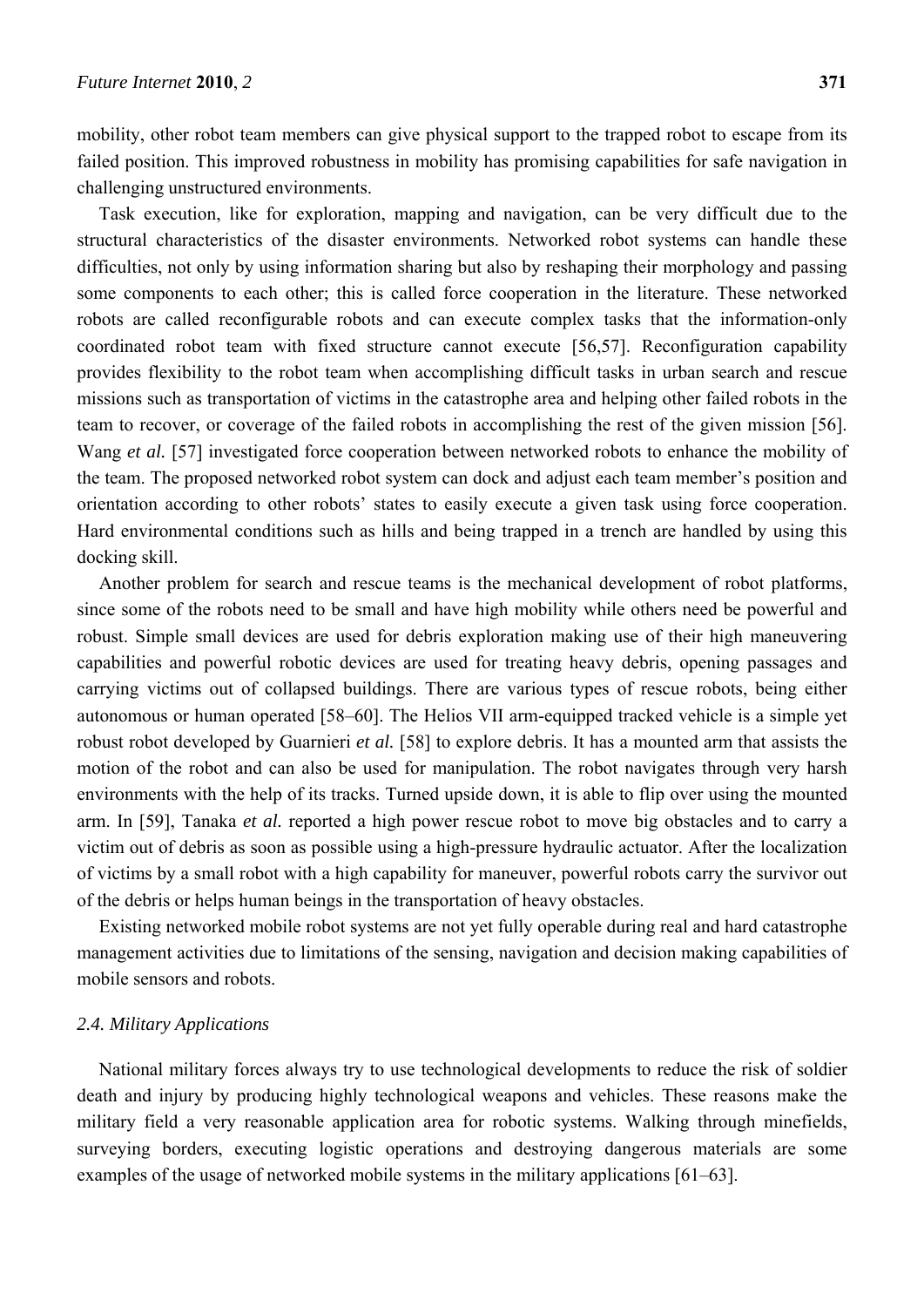Nowadays, autonomous Multi-Unmanned Air Vehicles (MUAVs) have great importance in the field of military for reconnaissance applications [61]. UAVs flying without a human crew are used to report militants' actions before any attack. Because of limited sensing and communication range in highly strategic and secret missions, vast operation areas, and power issues, multi UAV systems have been preferred over networked ground autonomous vehicles. UAV systems have become very popular in military missions, since they can collect information from different locations and fuse them for decisions about the next action that each member of the group has to take and send collected information to an operation center. They are also fault tolerant, flexible in surveillance tasks and highly versatile, spanning a large variety of application areas. Large coverage areas can be monitored due to cooperation of swift units of the UAV network and coordination in the exchange of sensory information acquired individually from the work environment.

Maza *et al.* [63] developed a team control strategy for a distributed UAV network not only for observation of critical areas but also for deployment of small sensor nodes in the mission environment. By deploying new sensors in areas deprived of continuous communication, the UAV network repairs the connectivity of the existing network. The given architecture is also designed for cooperatively carrying heavy loads by three UAVs. It is the first attempt to carry a military load with three UAVs. Networked micro-robot teams that have complex sensing abilities are a challenging research topic for military operations. They can effectively percolate into hazardous environments and send information about the state of the enemy. Many limitations exist, e.g., robot units must be small enough to reach small areas and be inexpensive. Minimum power consumption is another very critical design issue. If these critical issues are solved, micro robot teams will perform a very critical duty in the military applications and reduce the danger of death to humans in the wars.

Santana *et al.* [62] proposed a heterogeneous multi-robot system for humanitarian demining, including mine and minefield detection. Their system includes human operators, UAVs, legged and wheeled robots, where complexity is reduced through cooperation and coordination of the different units. UAVs are used to detect mines. Legged robots have the capability to walk in rough and unstructured terrains and wheeled robots have high navigation capability in smooth terrains such that they increase the system performance in terms of cost and time. Therefore, the coordination and cooperation between robots with different navigation and sensing capabilities increase the efficiency of the proposed system in humanitarian demining operations.

Jacoby and Chang [64] were inspired from the hierarchical nature of military operational theory when developing a control methodology for heterogeneous networked unmanned ground vehicle and unmanned aerial vehicle teams for military applications. The ultimate aim of their research is to replace humans by effective autonomous systems in military missions. The proposed approach has an organizing schema about distributed networked robot teams applicable to hierarchical military rank structures. A new swarming concept within a military-like hierarchy is suggested in this work: simple small teams made up of two to four robots are constructed to accomplish a given mission while searching, tracking, carrying, and deploying abilities. This research provides a novel approach on the coordination control of networked robot teams in military field using the inherent benefits of control from emulating the distributive hierarchical nature of military operational theory.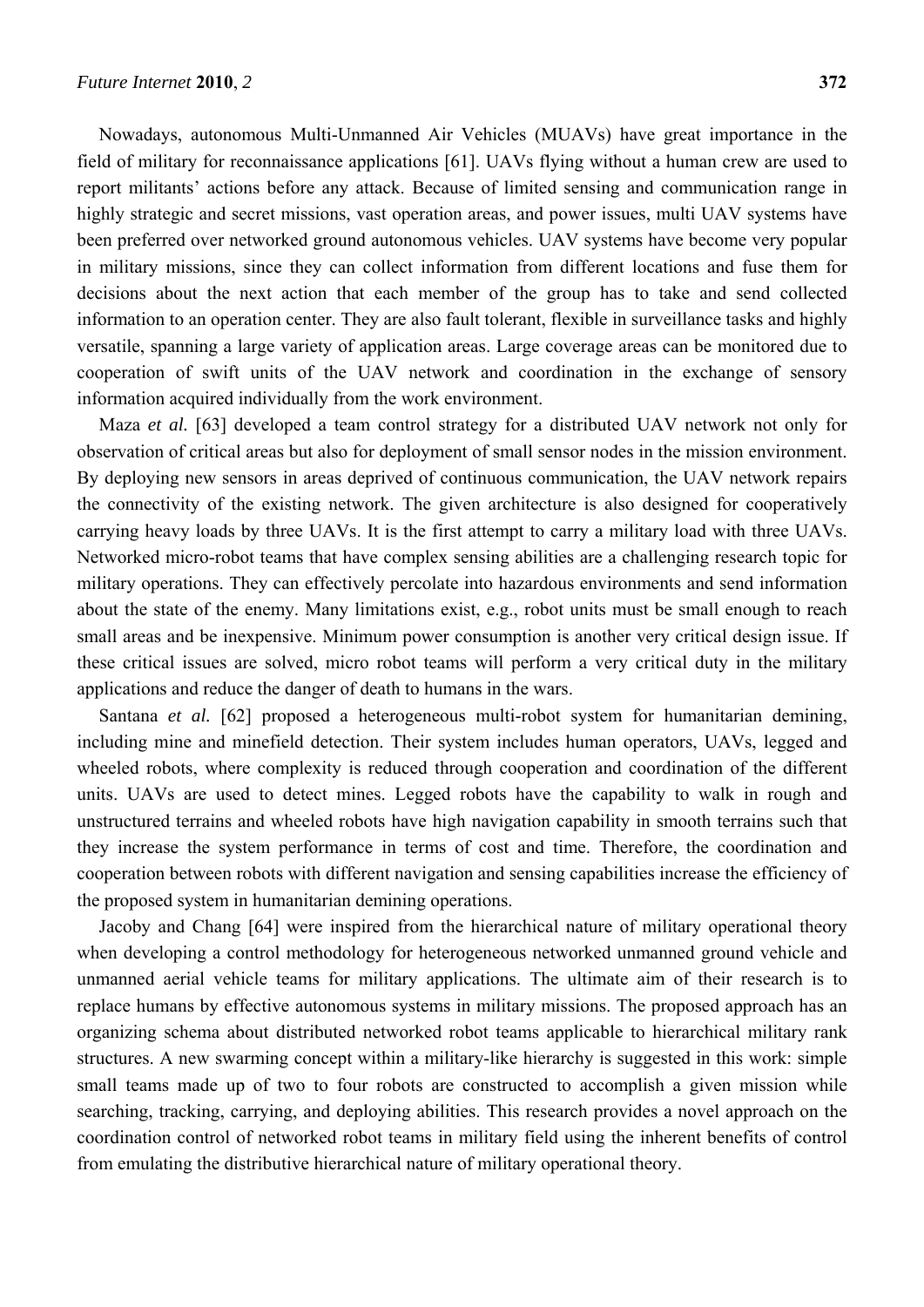#### **3. Networked Mobile Robot System Design Issues**

There are some desired characteristics of networked robot systems such as fault tolerance, scalability, adaptively controlled coordination, reconfigurability and communication. These issues are gaining importance in parallel with the increase of complexity of high level robotic tasks. Primary design factors particular to decentralized mobile robot systems are surveyed in this section.

#### *3.1. Coordination Control*

Coordination between robots means that they cooperate to achieve a given common goal. The usage of multiple robots has several advantages over single robot systems: cooperating robots have the potential to achieve a given task faster than a single robot by working in parallel [65]. Complex and high level tasks cannot be accomplished by a single robot even if they have high sensing and actuation capabilities. Moreover, the overall performance of the solution for a single robot system cannot be improved, while for a network of robot unit's coordination and cooperation enhance the efficiency of the system performance in terms of time, energy and data fusion [55,66].

In the literature, multi robot systems are categorized according to their coordination level, as fully coordinated, weakly coordinated and not coordinated. Coordinated robot networks are classified into centralized and decentralized [67]. Many control tasks are based upon the partitioning of the mission into different subtasks, which are then assigned to individual robots by a central unit or robot leader [68,69]. However, these systems do not handle the problem of distributing resources among robots. In centralized methods, a robot works as a 'leader' and group members send their acquired information to the related unit. The leader, in turn, plans optimal actions for each of the group members. In this case, robot units act only according to the leader's commands. Although in such cases coordination control of robots can be perfect and all the important information can be used by the team members, these methods are computationally hard and have a heavy communication burden [70,71]. An increase in complexity is proportional to the number of robots and this makes the usage of these systems difficult in real-time application. Moreover, these systems are not robust in cases of single point failures, and if there is a problem with the leader's abilities such as communication errors or physical crash, the task cannot be completed by any of the remaining robots.

On the other hand, in decentralized systems each robot unit is completely autonomous in the decision–making process [72–74] and executes a coordination protocol, while taking independent decisions. Since these systems are generally more robust to communication and group member failures, accomplishment of the task is not affected by a single point of failure, which gives the opportunity to use this architecture in real world applications [75]. However, disadvantages exist in distributed systems as well, such as integration of local task accomplishments towards a global aim. Moreover, all problems cannot be broken down into small tasks that will be assigned to separate robots.

#### *3.2. Fault Tolerance*

Any system that is not affected by a single point of failure (either in communication or in robot coordination by failure of some units) is called a fault tolerant system, which is a crucial property especially for decentralized systems such as networked mobile robots undertaking strategic and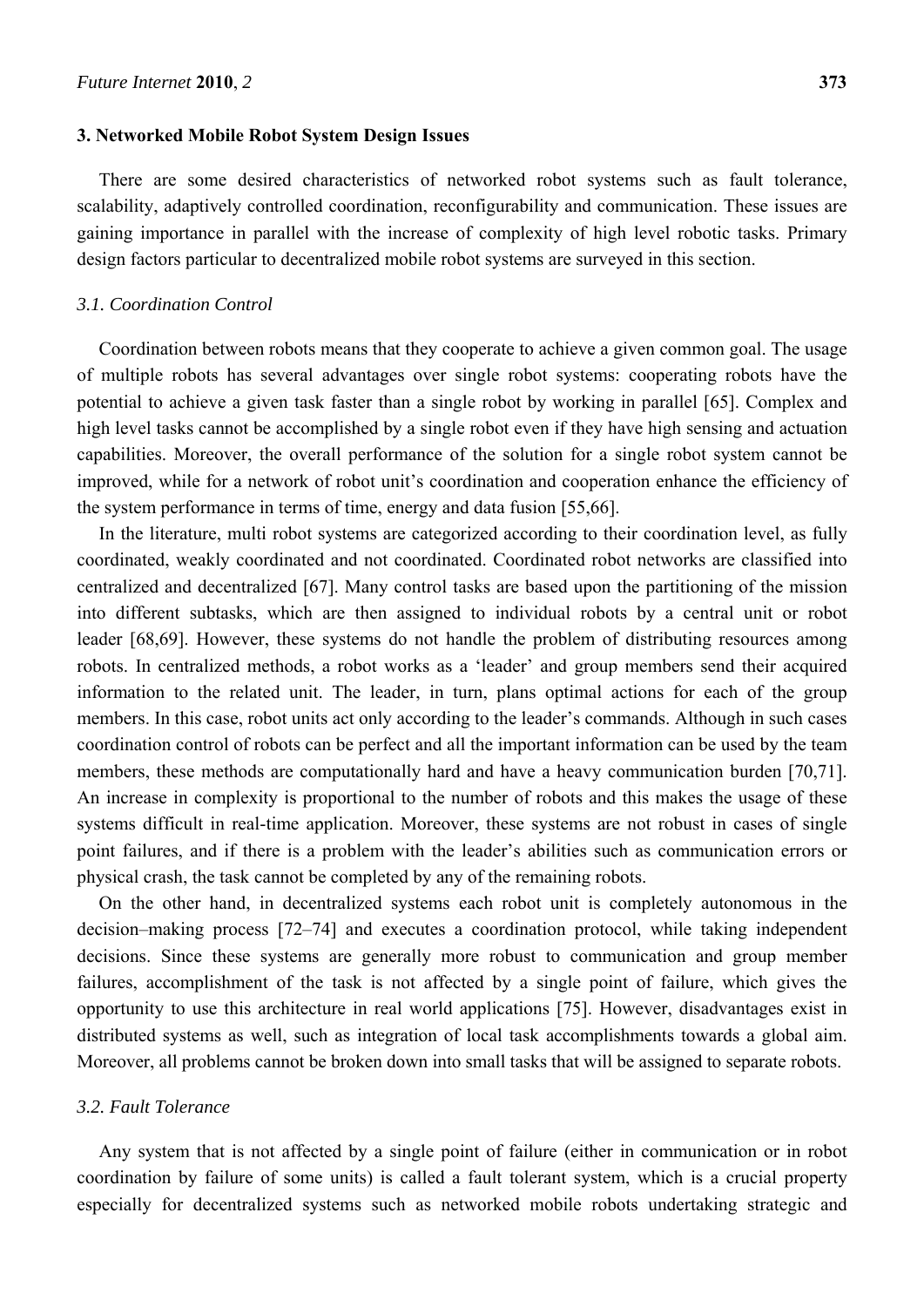complicated tasks. Homogenous centralized systems composed of robots with the same capabilities, both hardware- and software-wise, are more fault tolerant then heterogeneous ones since the failure of a robot member can be easily compensated by other network members that are identical to the failed one. However, homogenous systems cannot adapt themselves easily to complex and high level tasks where cooperation of different skills is required. This is the primary need for the emergence of heterogeneous robot networks.

Parker [76] introduced a pioneering work on the fault tolerant multi-robot coordination control method in heterogeneous robot networks. Each robot has overlapping capabilities with other team members and adapts its actions using sensory feedback from the execution tasks related with each robot's internal state and environmental conditions. Motivational behaviors are used to monitor task progress level and new tasks are dynamically distributed according to the state of the task accomplishment. ALLIANCE has been implemented on different multi-robot applications like box pushing and target tracking [77] and the validity of the method proven.

Another fault tolerant architecture (MURDOCH) was developed by Gerkey *et al.* [78] and the success of the proposed method is presented via box pushing experiments. An auction based task allocation system is proposed to intelligently coordinate networked robot team in noisy and dynamic environments. A publish–and–subscribe communication model is used for allocating tasks hierarchically to the robots. Some assumptions make their solution realistic in real world problem solutions: for example, any robot can fail at any time, communication between robots can crash or can be noisy, and a robot may not be aware of its own failure. Tasks are assigned to the most capable robot at every time step by a greedy task scheduler (MURDOCH) that guarantees the efficiency of that assignment through an auction process, which is performed with the following five distinct steps: task announcement, metric evaluation, bid submission, auction closing and progress monitoring or contract renewal.

Dias *et al.* [79] presented the Traderbots approach; a market based and robust multi-robot coordination methodology for in dynamic environments. Although an explicit communication strategy is used for task allocation, the proposed approach ensures the robustness of the team task execution by using failure recovery ability in the case of communication failures, robot deaths and partial robot failures.

Swarm approaches inspired from social insects such as bees, birds and bacteria, show robust coordination mechanisms to achieve a given global goal. Behaviors emerge from the local interactions among robots and the operation environment. Robustness is achieved as a graceful degradation of one robot member breaking down while another robot takes over the failed robot's task [80–82]. Although there is research into the fault tolerance of robot networks, there is no standard accepted metrics for evaluating this fault tolerance and this issue remains as an open research area.

#### *3.3. Scalability*

Scalability is one of the desired characteristics of robot networks. A robot network control strategy can be called scalable if the performance of the system does not decay by increasing the number of robots in the network. Existing networked robot research has only focused on small teams comprised of 5–10 robots. These networks have to be extended into large multi-robot teams in order to increase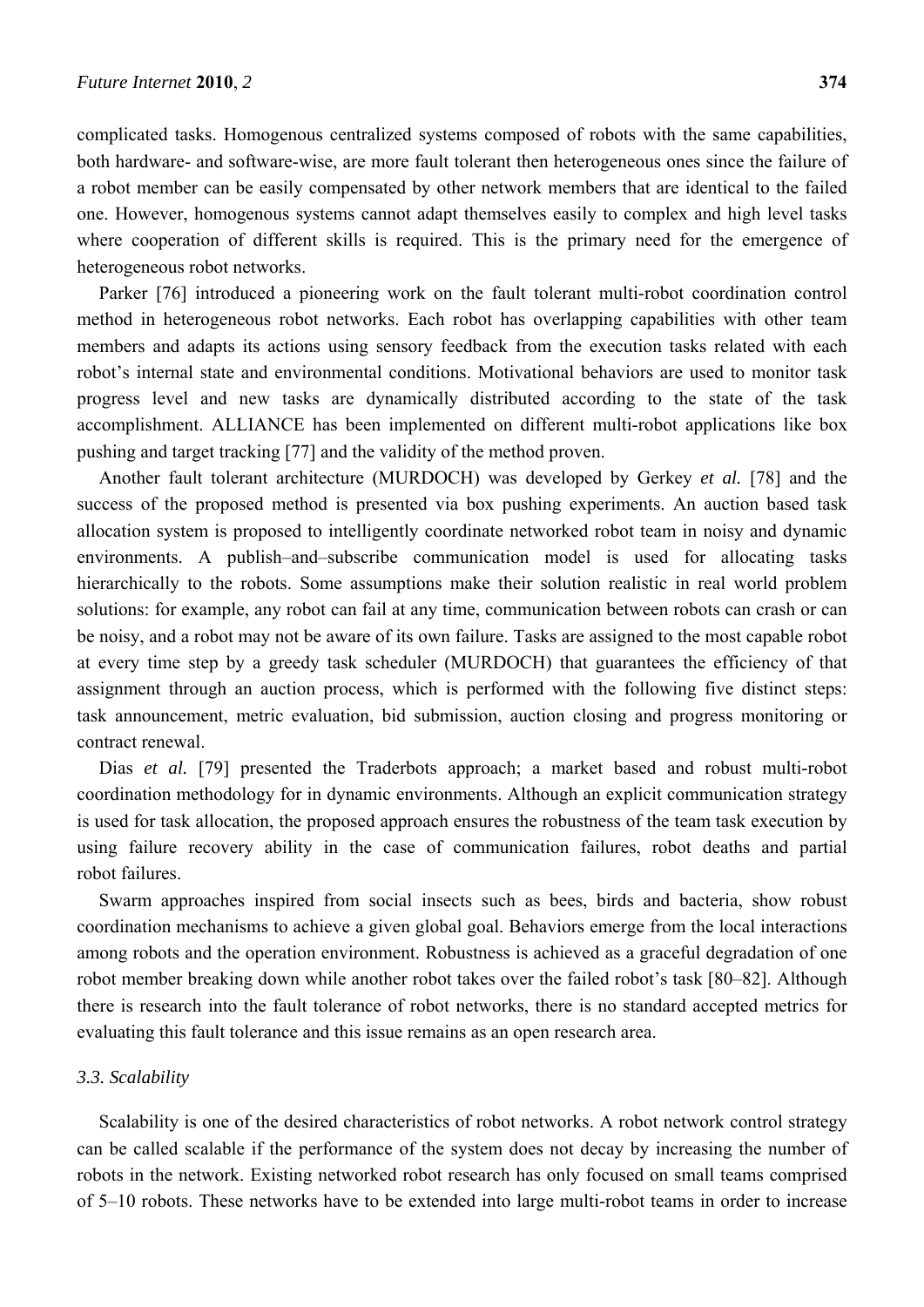the system performance and generate more robust solutions. Although simulation studies have been considered as a valid methodology, constructing reliable scalable mobile robots for developing simple, robust, efficient and low–cost robot platforms is crucial for accomplishing scalable real world robotic research [83–86].

Howard *et al.* [83] presented a potential field based distributed solution to the area coverage problem by using a mobile sensor network in an unknown environment. In this approach, robot units cooperatively work to cover the entire mission space by changing their initial configurations. This proposed method considers robot units as virtual particles where each of them is subject to virtual forces acting on each robot unit while being only dependent on the position and orientation of nearby robots and obstacles. This force is used as a control vector for each robot's motors. Robot units use only local information for decision–making, so there is no need for communication between robots. In this way, there is no need for environment modeling or localization. Hence the given methodology is highly scalable to large robot groups and the validity of the algorithm is demonstrated on a 100 robot deployment problem in a large and complex environment.

Balch and Hybinette [84] presented a scalable multi-robot formation control solution for homogenous large robot teams. Their method is based on a new class of potential functions, which are inspired from crystal molecules. At each time step, robots calculate a vector indicating the robot's navigation direction using parameters such as static obstacles, formation maintenance, movement to the given common goal and movement to the unit center. Each robot navigates towards a goal direction only with the help of location information of the nearby robots, so this given solution is completely scalable to large robot groups.

Nowadays, there has been remarkable research on human–robot interaction where scalability of the robots to the interaction in question has been a serious concern. Researchers have tried to develop systems to allow more effective communication between humans and robots in the education, rehabilitation, and museum tour applications with scalable tasks adaptive to interactions. Tews *et al.* [85] proposed a scalable interaction infrastructure for the human–robot interaction problem. This infrastructure consists of two characteristics phases: one of many–to–many interactions and the second of one–to–one interactions. The first phase is required to expose robot services to human beings and the second one takes place in the level of personal one–to–one interaction. The proposed approach allows many humans to interact with many robots by dividing requests while also undertaking one–to–one interactions. Although multi-robot and multi-person systems are introduced by Tews *et al.* much of the current work is focused only upon single robots and single human beings and scalable approaches for human–robot interaction is still an open area of research.

Reconfigurable modular robots also need scalability capability, because scalability provides high level task accomplishment capability to the robot with the help of a large number and complex modules. Kurokawa *et al.* [86] constructed a reconfigurable modular robot called M-TRAN. The proposed mechanism can perform flexible and adaptable locomotion by acting as a four-legged robot or a snake-like one. Developments of local infrared communication between neighboring units and of parallel distributed motion control mechanisms make this method highly scalable, thus adaptable and dexterous.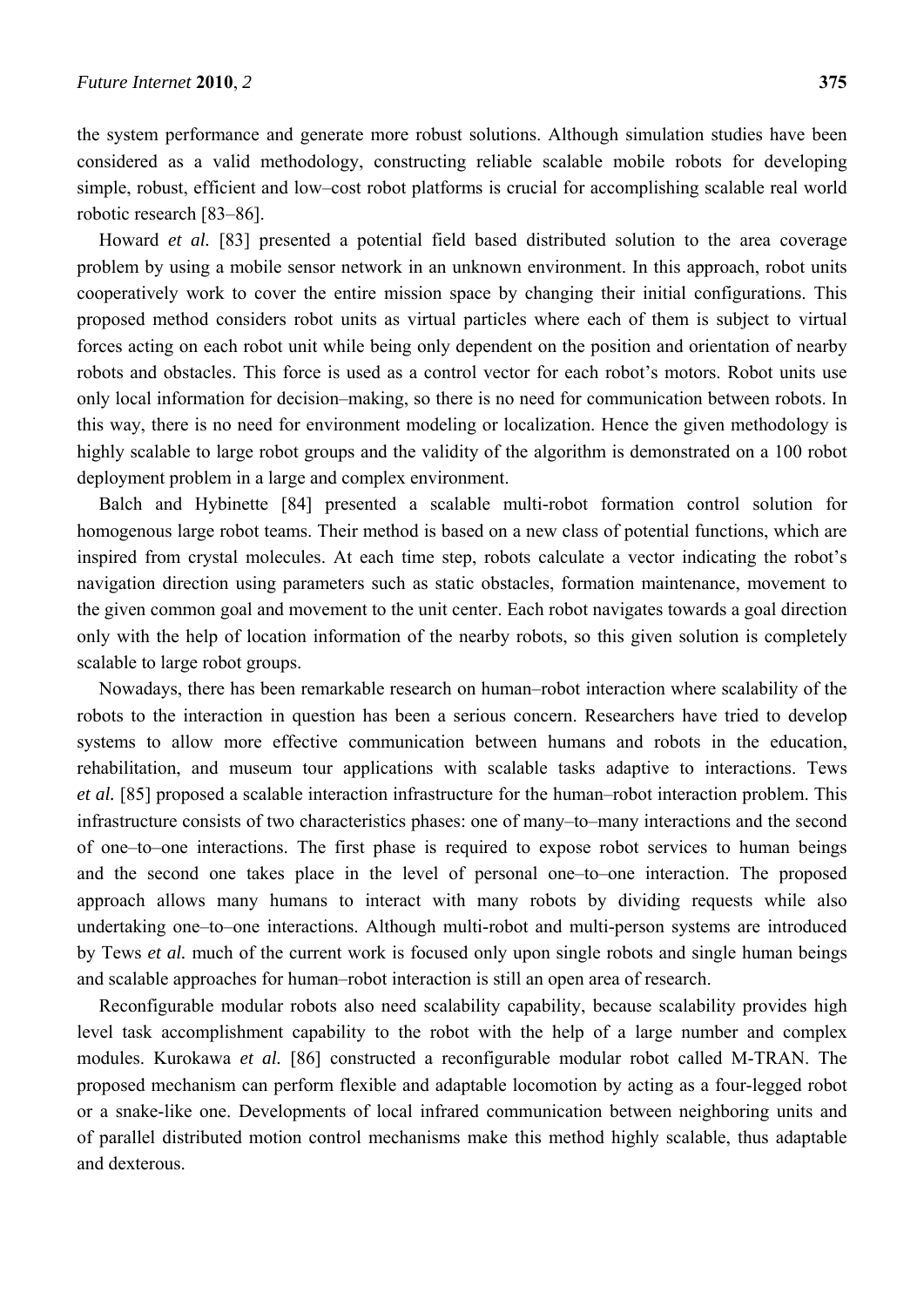Generally, reconfigurability of robot team boosts the complexity of the system. Thus, scalability becomes out of the question due to this complexity issue. Therefore, more work is still needed to consider the literature tackling reconfigurable and scalable networked robots.

#### *3.4. Holonic Reconfigurability*

Robotic researchers have always shown interest towards reconfigurable and scalable distributed robotic structures. Holonic reconfiguration was the early attempt in reconfigurable and scalable networks. Holons, introduced by Hirose, usually work in cooperation with other holons of a group, forming a modular flexible system [87]. The basic property of a system having a holonic architecture is that it is built from simpler components working in a colony so as to achieve a global behavior of a higher order [87,88].

In holonic robotic structures, the overall system behavior is determined not only by the individual autonomy of each primitive robot subsystem that forms the whole structure, but also by cooperation between those subsystems. Distributed decision–making and control yield the capability of cooperation in such systems. Many works exists in the literature using modular systems that pertain to the principle of independence and cooperation, although not all of them are called as holonic.

Chen and Burdick [89] studied the optimum configuration of assemblies built up from modular robots for a given task. They consider kinematic geometry joined by joint elements. The optimum task oriented kinematics is obtained using genetic algorithms due to the discrete nature of the problem. Ueyama *et al.* [90] focused on the robotic systems called CEBOTs (Cellular Robotics Systems), which are functionally different robots that work together to achieve a given task by sharing subtasks. They make use of Genetic Algorithm in the trajectory planning of each module called a cell.

Chirikjian [91] designed his own modular robotic system and produced a few prototypes. The main points in his work are the strong coupling between the modules, producing stiff structures that can also accomplish reconfiguration. Because of the self–reconfiguration ability of these systems, he calls them "metamorphic". These modules are designed in a hexagonal geometry due to fact that symmetry brings a great simplification to the analysis and control of self–reconfigurable systems. Chirikjian used the simulated annealing method to decide on the action of each module in the reconfiguration phase. Similar to Chirikijan, Murata worked on the self–reconfiguration of modular structures made up of symmetric modules. Since their hexagonal symmetric structure is similar to fractal structures, he calls each of the modules a "fractum" [92]. As is also the case for the metamorphic robots of Chirikijan, fractums move within the structure by "sliding" over each other. In both of the works [91,92], the coupling principles of the modules are the same and are based on electromagnetic fields.

The need for holonic systems arises from the unstructured nature of the media where the robot has to operate and from the changing nature of the task in that medium. In order to adapt such a medium, the system must change its structure in an optimum way so that a variable structure is achieved in the control and task spaces while keeping itself robust and accurate in behavior [93–95]. Cooperation of robot units towards reconfiguration of the distributed robotic system can only be feasible under seamless uninterrupted communication.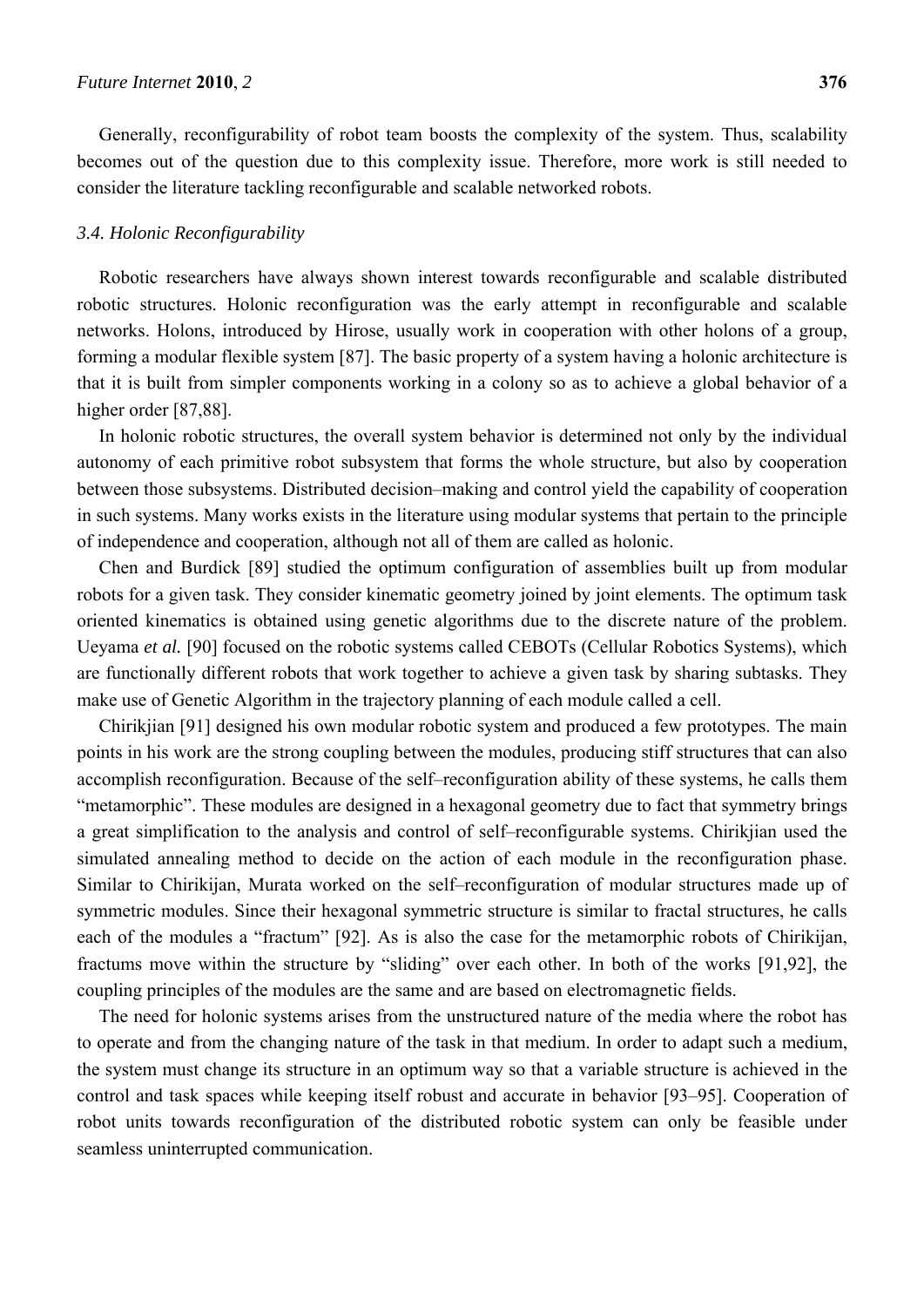#### *3.5. Communication*

Communication between robot units in the network is essential for real world applications because of situational awareness. In particular, cooperation and coordination in networked systems requires a robust communication ability to accomplish a given mission accurately. Communication methods in networked robot systems are classified as implicit communication, also called stigmergy, and explicit communication. The effect of communication on the system performance is shown in a variety of works; non-verbal communication efficiency in human–robot teamwork [96], target search task performance evaluation with no communication, reflexive and deliberative communication [97], communication range effects on robot search task on two distinct search algorithms which are spiral search and informed random search [98]. Çayırpunar *et al.* [98] developed a cooperative search method in complex environments and shows the effect of communication in the target search mission on real experimental setups. In these experiments, e-puck robots try to find a hidden object via explicitly communicating with their local neighbors. They concluded that the system performance improves with increasing communication range, in terms of the task accomplishment time. Robots can exchange information about the other robots' internal states and environmental conditions via explicit communication protocols, which also improves the system performance. Meanwhile, this yields a considerable computational burden to the robot team and these systems may not be robust to single point failures.

Explicit communication is achieved using special standard communication protocols. Environmental conditions are important for explicit communication especially in indoor applications such as search and rescue operations; reliability and robustness may be corrupted due to noisy or failed signals in explicit communication techniques as seen in some special cases of references [99]. For example, in a semi–collapsed building, communication signal strength can be very strong only until one meter, whereas in outdoor environments, communication signals can generally easily cover 50 m with full bandwidth. Explicit communication approaches are also not suitable in the sense of scalability characteristics because of communication load and computational complexity [76].

In implicit communication techniques, information transmission is accomplished through the environment or via the observation of robot behaviors. Implicit communication based approaches were first introduced by Balch *et al.* [84], who showed that there is no need for explicit communication in some task executions. Their communication strategy is inspired from biological systems such as social behavior of animals, and they proved that explicit communication is unnecessary in graze tasks. Although implicit communication is simple, it can suffer from limitations in robots sensing abilities.

Swarm robotic researchers have focused upon implicit communication to obtain emergent cooperation. This provides the opportunity for the colony's control algorithm to be scalable to large numbers. Anderson and Papanikolopoulos [100] presented an implicit cooperation methodology for networked robots search in unknown areas with a reactive, layered architecture composed of three behaviors; namely, obstacle avoidance, stall recovery, and search. Each robot selects its next search area in the border of a locally sensed area so the algorithm bases upon local experience rather than the collective experience. It is proved that selection of local search goals increases the system performance, because it reduces interference between robots.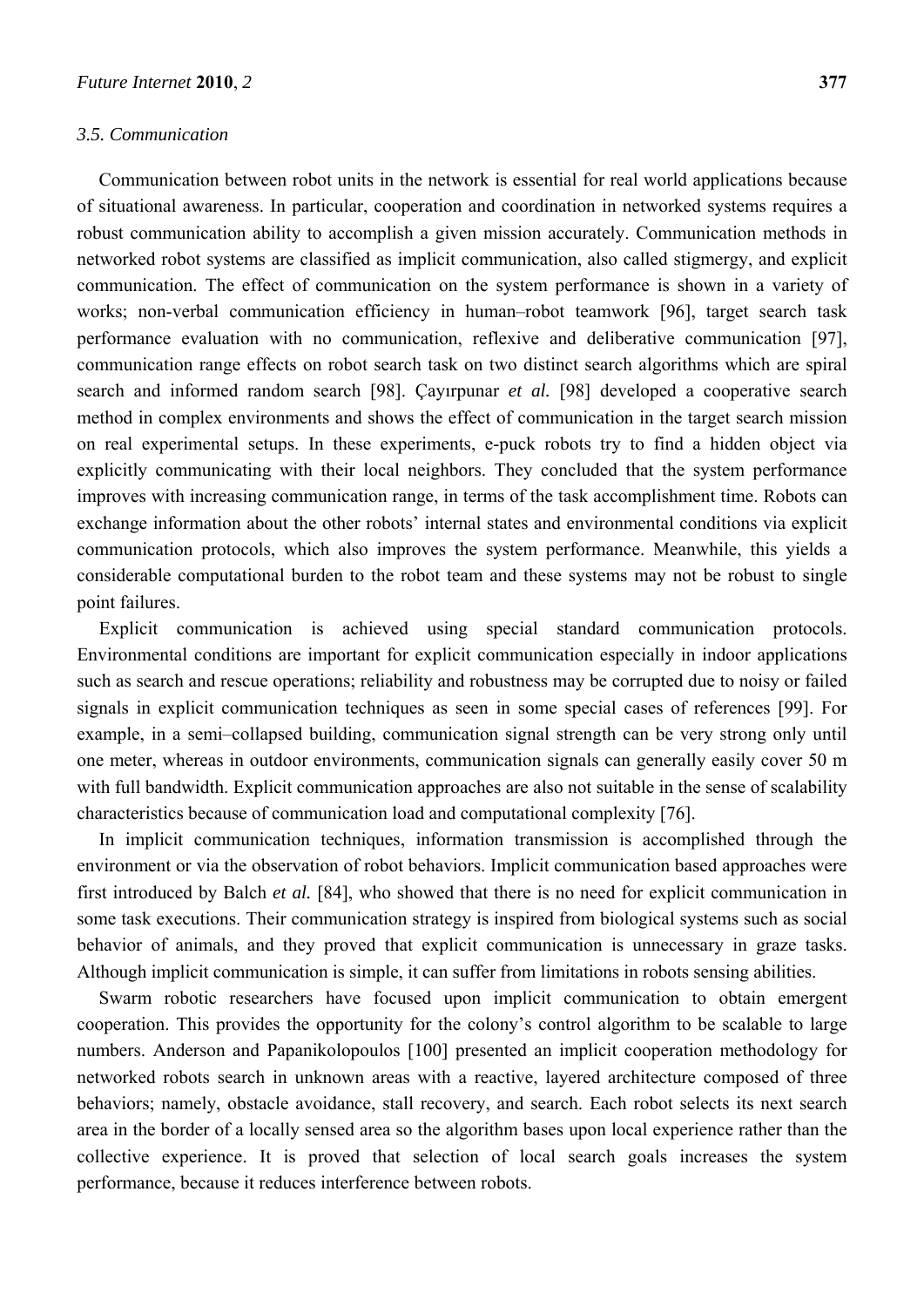Implicit communication between humans and robots in heterogeneous teams is extremely important in order to understand the internal state of the robot. Breazeal *et al.* [96] introduced such an implicit non–verbal communication technique between robot and human by using behaviors, social cues and gestures, without any deliberate communication. The research platform, Leonardo, allows the human to maintain an accurate mental model of the robot with its social cues. This gives an opportunity for humans to coordinate their activities with those of robots. Communication in the future of networked mobile robotics tends towards distributed cognition, interpreting social behavior and intention recognition of subparts of the networking.

#### **4. Hybrid Sensor Network**

Hybrid sensor networks consist of static and mobile units working together to achieve a given common goal. Static nodes are used to collect data about the physical environmental conditions or to detect events, while mobile nodes are used to build upon acquired data for a more detailed analysis of the environment or to improve coverage by using their mobility capability. Collaboration and coordination between network units increase the efficiency of the task execution in networked hybrid sensor based systems. Coverage of very large areas has become an important issue for static sensor networks because of their limited number of static nodes, sensor failures due to limited energy or environmental conditions, and heterogeneous sensor distribution caused by random sensor distribution over the area. To reliably accomplish missions, especially in large and irregular regions, a huge number of sensor nodes are necessary, which is not always feasible with the current technology. Mobile nodes have to be used to improve area coverage and enhance sensing and communication abilities of the overall sensor network in the area of interest. Lambrou and Panayiotou [101] presented area monitoring methodology by using hybrid wireless sensor networks with stationary and mobile nodes. Mobile robots collaborate with the stationary nodes so that they navigate towards areas that are the least covered by the stationary sensor nodes. Static sensors work as pathfinders for mobile ones and undetected targets can be detected via improved coverage. However, in this approach, mobile robots cannot control their actions according to the other mobile units' navigation paths, so multiple area coverage occurs and energy efficiency is considerably decreased.

Viet *et al.* [102] proposed a distributed hybrid sensor network control algorithm to increase the efficiency of event detection in a given sensing area, based on the minimization of total energy consumption. In their work, static sensors completely cover the area of interest and can detect all extraordinary actions. After the detection of events by static sensor network, mobile sensor units are sent to event–related locations to identify the details of the event. Static sensor localization is very important in hybrid networks: they are randomly deployed in the environment by using airplanes, therefore, mobile robots are used to localize static sensors via signal strength of received radio messages [103]. The localization problem is solved by the Robust Extended Kalman Filter (REKF) based state estimator, which is more efficient then the classic Extended Kalman Filter (EKF) in terms of computation cost and robustness. The accuracy of the proposed methodology has proven to be approximately one meter, which is very good when compared to other methodologies that use received signal strength.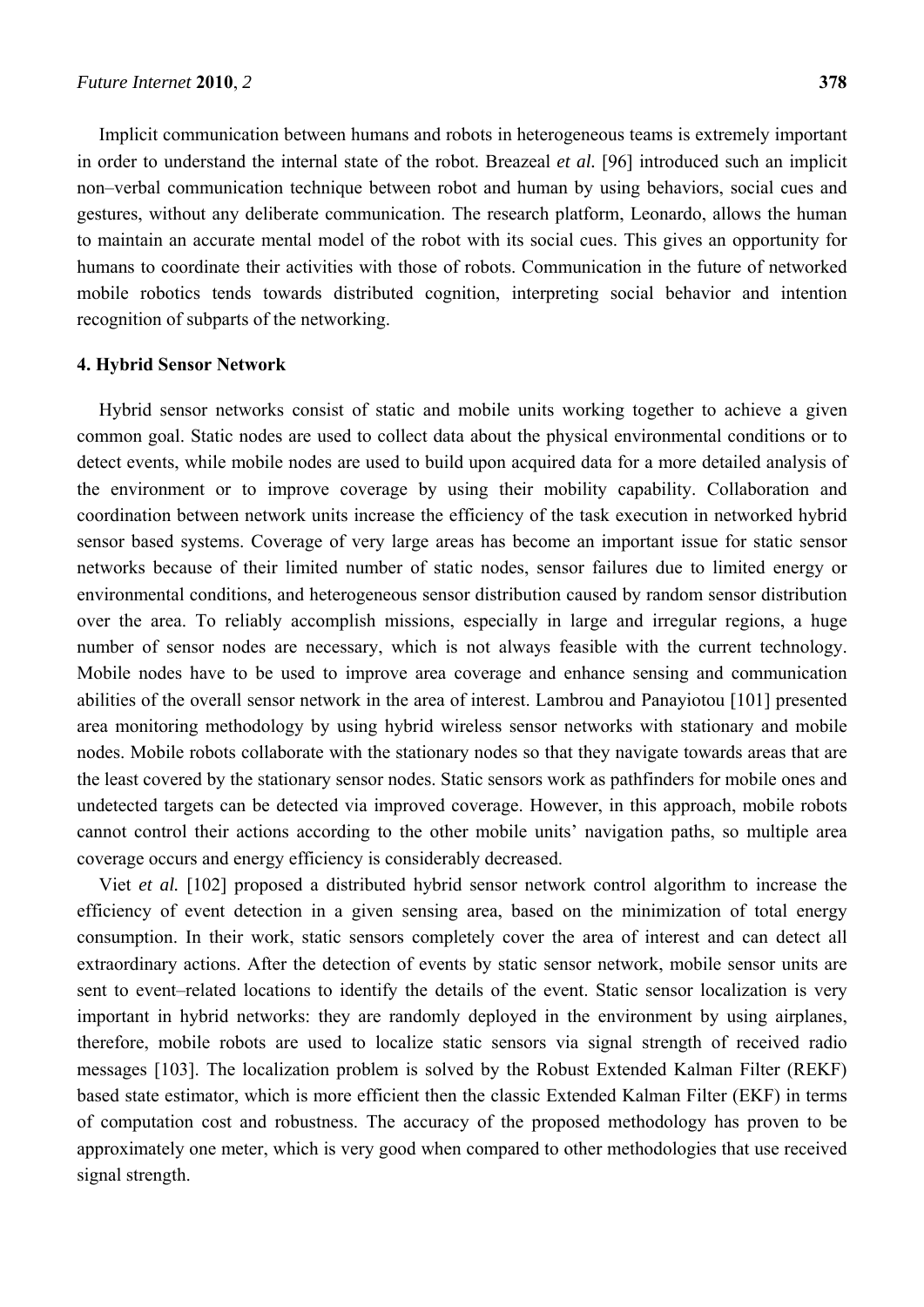However, combining static sensor networks with mobile sensor networks shifts the load of correcting the heterogeneity of the coverage inherent to static subnetworks, to the nodes of the mobile subnetwork. This compensation that is required from mobile sensor networks increases the energy need, thus tremendously decreasing energy efficiency. Wearable or sticking wireless sensor networks (WSN) on different carrying agents are now appearing in the literature [104,105] in order to handle energy inefficiency. All these wearable WSN approaches aim to get human centered data from the human himself or herself and his/her environment under his/her knowledge. In such wearable WSNs, it is assumed that the sinks, which are the final destinations for the data collected, are within the wireless range, *i.e.*, that they are connected [105,106]. In systems such as transporter deployment architectures, the static network has an infinite energy source and the WSN is able to connect to distant nodes like satellites [107]. Doğru *et al.* [108] aimed to generate network structures that have the ability to control coverage while still being static sensor networks. Giving the ability of controlled deployment to static sensor networks may appear as a true controversy but the authors develop and implement their novel concept of static sensor subnetworks that are equipped with limited mobility by using only clandestinely the mobility of an agent they hook parasitically upon. They term such networks Sycophant Wireless Sensor Networks, in short SWS networks. SWS networks are clandestine travelers that passively use without hostility the mobility of the carrying agent, to collect, process, and communicate data harvested during the agent navigation about its environment, and not necessarily about the agent itself as classical wearable sensor networks do. This SWS networks cannot in any circumstance guide or influence the motion of the carrying agent. Agents perform their navigation for each task without the knowledge of the onboard "clandestine" SWS network. The proposed work also contributes to advancing the hybrid static and mobile sensor network usage found in the literature by the novel hybrid approach of SWS networks cooperating with Sparse Mobile Sensor networks in Simultaneous Localization and Mapping (SLAM) of a region. Map growing is being accomplished by the cooperation of different types of nodes; those of the SWS network and those of the sparse mobile sensor network.

## **5. Conclusion: Future Challenges in the Networked Mobile Sensor World**

In light of the above–presented work addressing existing research, there are many significant challenges for the future of networked mobile sensors. In this section, we briefly present some of the key important open research questions and develop a roadmap for the networked robot network area extrapolating into its future.

The European Robotics Technology Platform (EUROP) published a Strategic Research Agenda (SRA) on 7 July 2009 for robotics researchers to attract attention to key challenging robotic topics and to promote robotic development in Europe [109]. Human–robot interaction is a very challenging research area. Because existing works are still very new and immature, most of the developed systems are not yet able to perform outside simple laboratory experiments. Existing works only focus on single human and single robot problems, so scalable approaches for human–robot interaction is an open research interest to be tackled in the near future. Human–robot learning interfaces, which enable humans and robots to communicate with each other, have to be constructed utilizing cognitive approaches. If many humans interact with networked robots, a distributed learning interface, excited at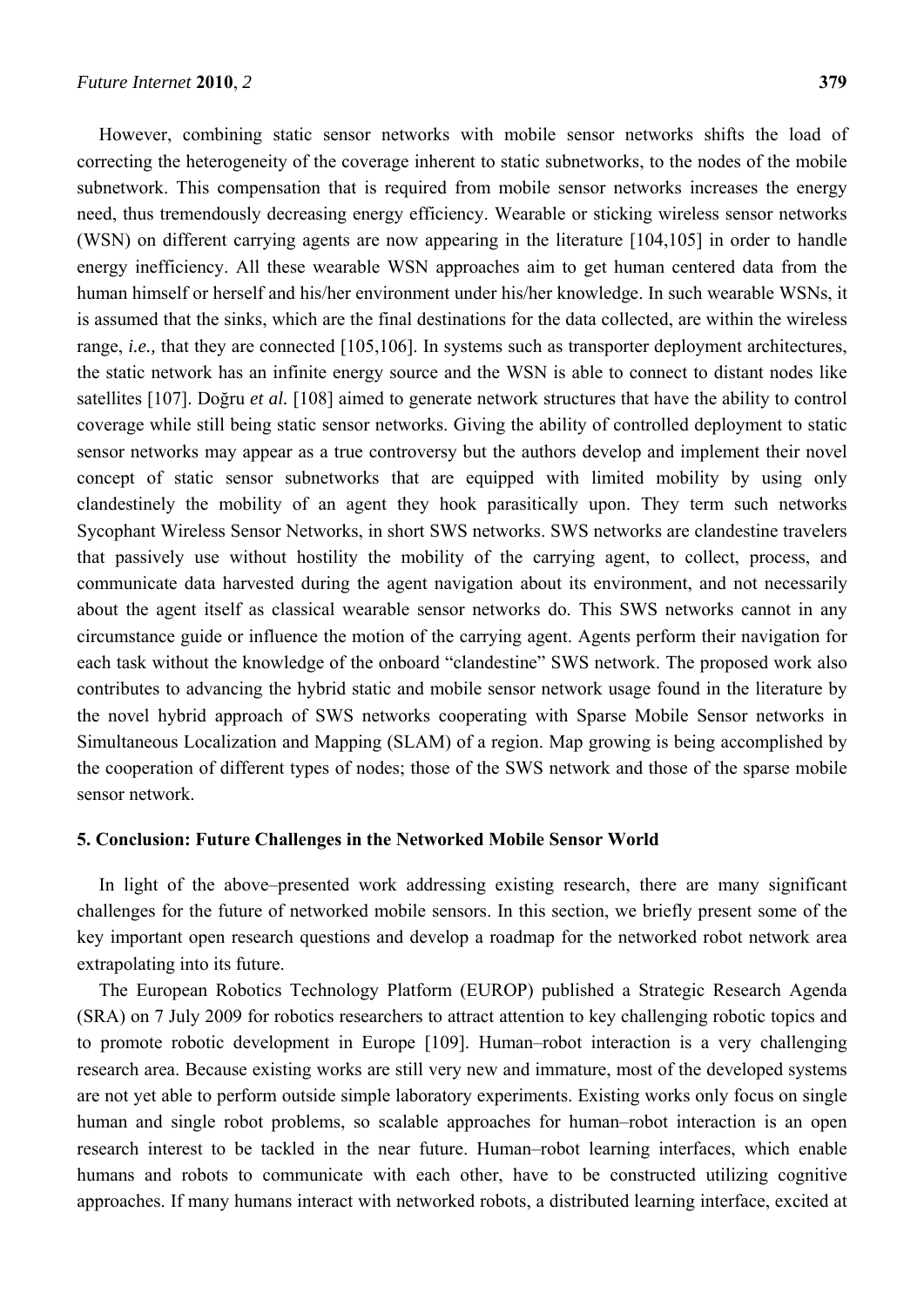any different instant of time, at different locations of robot units and human units, will be one of the challenge of cognition.

Cooperating robots in a distributed manner is another field of research where desired global behavior emerges from the interactions between robots and environments. Distributing and assigning tasks is crucial in order to improve the efficiency of the robot network in real-time and dynamic environments. Thus, scalable and fault tolerant coordination control algorithms with effective local or implicit communication are important to obtain real-time responses by fusing obtained data from reduced communication loads.

Physical construction of networked robots that can operate under hard and real-time conditions is an opportunity for future robotic research. In particular, reconfigurable robots, in which robot units are connected to each other physically, will inject real-time control to swarms that are mainly exhibiting emergent behaviors nowadays. Wireless communication protocols need to be improved for efficiency in strategic missions such as search and rescue. Reconfigurable heterogeneous robotic systems can adapt their structures to the changing environmental conditions and needs, such as changing the robot configuration from a legged robotic structure to a snake robot and then to a rolling robotic one [110]. Reconfigurable networked robot systems are fault tolerant in the case of robot failures by replacing faulty part autonomously. Self–repairing reconfigurable robots will tend towards self–repairing hybrid networks composed of fixed sensors, computing devices, human operators and robot teams is currently a trendy worldwide research topic. With the help of synergy between these different operation units, the overall performance of the system can be increased in complex and high level tasks. Cooperation between biological and mechanical networks with human beings will present the "avatarization" of networked robotics in the long-term future of research.

## **References**

- 1. Cao, Y.; Fukunaga, A.; Khang, A. Cooperative mobile robotics: Antecedents and directions. *Auton. Robots* **1997**, *4*, 7–27.
- 2. Chakrabarty, K.; Iyengar, S.S.; Qi, H.; Cho, E. Grid coverage for surveillance and target location in distributed sensor networks. *IEEE Trans. Comput.* **2002**, *51*, 1448–1453.
- 3. Meguerdichian, S.; Koushanfar, F.; Potkonjak, M.; Srivastava, M. Coverage Problems in Wireless Ad Hoc Sensor Network. In Proceedings of the IEEE INFOCOM, Anchorage, AK, USA, April 2001; pp. 1380–1387.
- 4. Liu, B.; Brass, P.; Dousse, O.; Nain, P.; Towsley, D. Mobility improves coverage of sensor networks. In Proceedings of the International Symposium on Mobile Ad Hoc Networking and Computing (MobiHoc), Urbana-Champaign, IL, USA, May 2005; pp. 300–308.
- 5. Wang, G.; Cao, G.; Porta, T.L. Movement-Assisted Sensor Deployment. In Proceedings of the IEEE INFOCOM, Hong Kong, March 2004; pp. 2469–2479.
- 6. Zou, Y.; Chakrabarty, K. Sensor Deployment and Target Localization Based on Virtual Forces. In Proceedings of the IEEE INFOCOM, San Francisco, CA, USA, March 2003; pp. 1293–1303.
- 7. Heo, N.; Varshney, P.K. A distributed self spreading algorithm for mobile wireless sensor networks. In Proceedings of the IEEE Wireless Communications and Networking Conference, New Orleans, LA, USA, March 2003; pp. 1597–1602.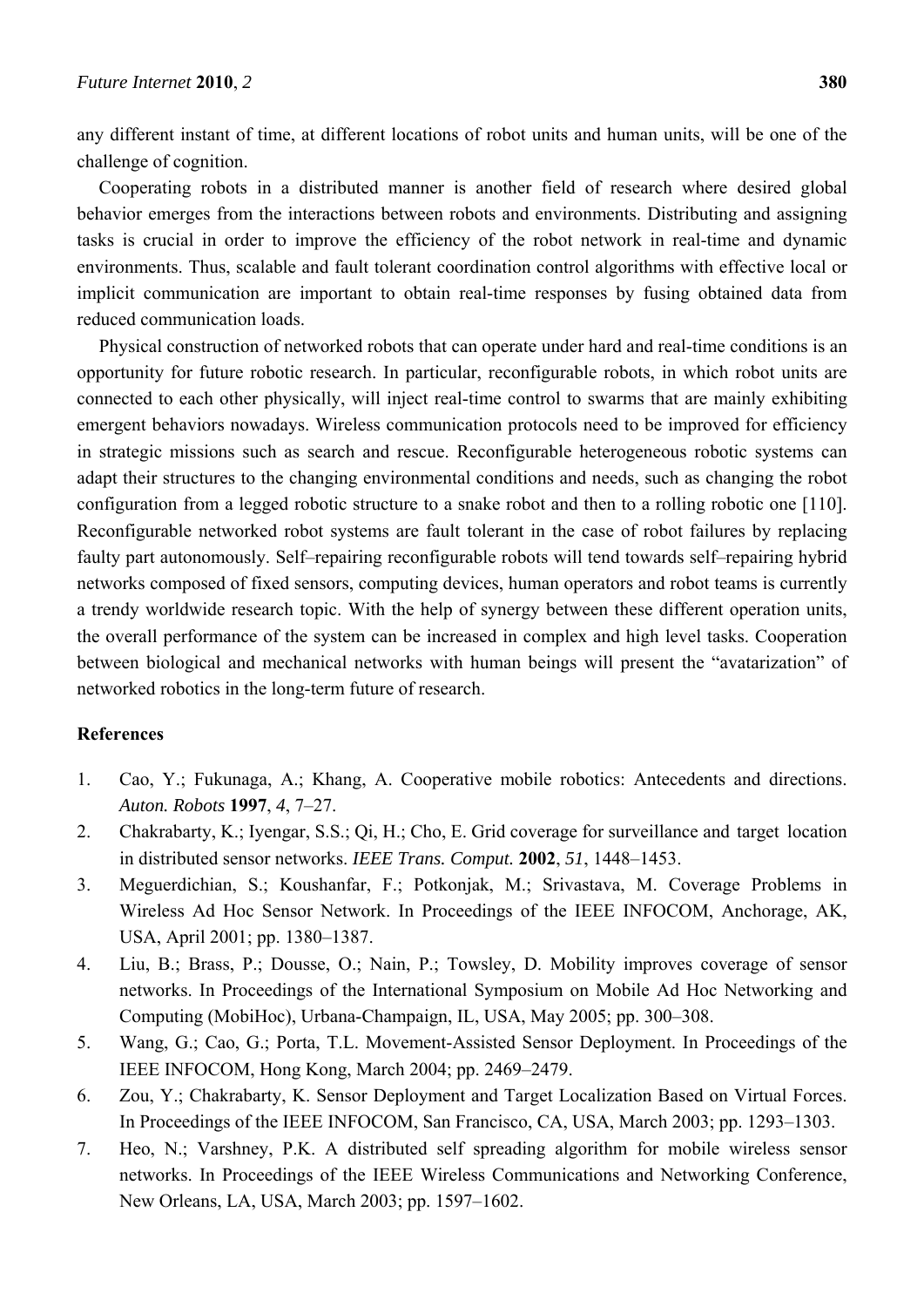- 8. Heo, N.; Varshney, P.K. An intelligent deployment and clustering algorithm for a distributed mobile sensor network. In Proceedings of the IEEE International Conference on Systems, Man and Cybernetics, Washington DC, USA, October 2003; pp. 4576–4581.
- 9. Low, K.H.; Leow, W.K.; Ang, M.H. Autonomic mobile sensor network with self-coordinated task allocation and execution. *IEEE Trans. Syst. Man Cybern. C* **2006**, *36*, 315–327.
- 10. Wang, Y.; Tseng, Y. Distributed Deployment Schemes for Mobile Wireless Sensor Networks to Ensure Multilevel Coverage. *IEEE Trans. Parall. Distrib. Syst.* **2008**, *19*, 1280–1294.
- 11. Cardei, M.; Yang, Y; Wu, J. Non-uniform sensor deployment in mobile wireless sensor networks. In the Proceedings of the IEEE International Symposium on a World of Wireless, Mobile and Multimedia Networks (WoWMoM2008), Newport Beach, CA, USA, June 2008; pp. 1–8.
- 12. Wang, W.; Srinivasan, V.; Chua, K-C. Coverage in hybrid mobile sensor networks. *IEEE Trans. Mob. Comput.* **2008**, *7*, 1374–1387.
- 13. Smith, R.; Self, M.; Cheeseman, P. Estimating uncertain spatial relationships in robotics. In *Autonomous Robot Vehicles*; Springer: Berlin, Germany, 1990; pp. 167–193.
- 14. Dissanayake, A.; Newman, P.; Clark, S.; Durrant-Whyte, H.F.; Csorba, M. A Solution to the Simultaneous Localization and Map Building Problem. *IEEE Trans. Robot. Autom.* **2001**, *17*, 229–241.
- 15. Durrant-Whyle, H.F.; Bailey, T. Simultaneous Localization and Mapping: Part I. *IEEE Robot. Automat. Mag.* **2006**, *13*, 99–108.
- 16. Se, S.; Lowe, D.; Little, J. Mobile robot localization and mapping with uncertainty using scale invariant visual landmarks. *Int. J. Robot. Res.* **2002**, *8*, 735–758.
- 17. Montemerlo, M.; Thrun, S.; Koller, D.; Wegbreit, B. FastSLAM: A factored solution to the simultaneous localization and mapping problem. In Proceedings of the National Conference on Artificial Intelligence, Edmonton, Canada, August 2002; pp. 593–598.
- 18. Guivant, J.; Nebot, E. Optimization of the simultaneous localization and map building algorithm for real time implementation. *IEEE Trans. Robot. Autom.* **2001**, *3*, 242–257.
- 19. Montemerlo, M.; Thrun, S. Simultaneous localization and mapping with unknown data association using FastSLAM. In Proceedings of the IEEE International Conference on Robotics and Automation, Taipei, Taiwan, September 2003; pp. 1985–1991.
- 20. Montemerlo, M.; Thrun, S.; Koller, D.; Wegbreit, B. FastSLAM 2.0: An improved particle filtering algorithm for simultaneous localization and mapping that provably converges. In Proceedings of the International Conference on Artificial Intelligence (IJCAI), Acapulco, Mexico, August 2003; pp. 1151–1156.
- 21. Feng, D.J.; Wijesoma, W.S. Improving Rao-Blackwellised Genetic Algorithmic Filter SLAM through Genetic Learning. In Proceedings of the 10th International Conference on Control, Automation, Robotics and Vision, Hanoi, Vietnam, December 2008; pp. 1200–1205.
- 22. Fenwick, J.W.; Newman, P.M.; Leonard J.J. Cooperative concurrent mapping and localization. In Proceedings of ICRA'02: the IEEE International Conference on Robotics and Automation, Washington DC, USA, May 2002; pp. 1810–1817.
- 23. Burgard, W.; Fox, D.; Moors, M.; Simmons, R.; Thrun, S. Collaborative multi-robot exploration. In Proceedings of the IEEE International Conference on Robotics and Automation (ICRA2000), San Francisco, CA, USA, April 2000; pp. 476–481.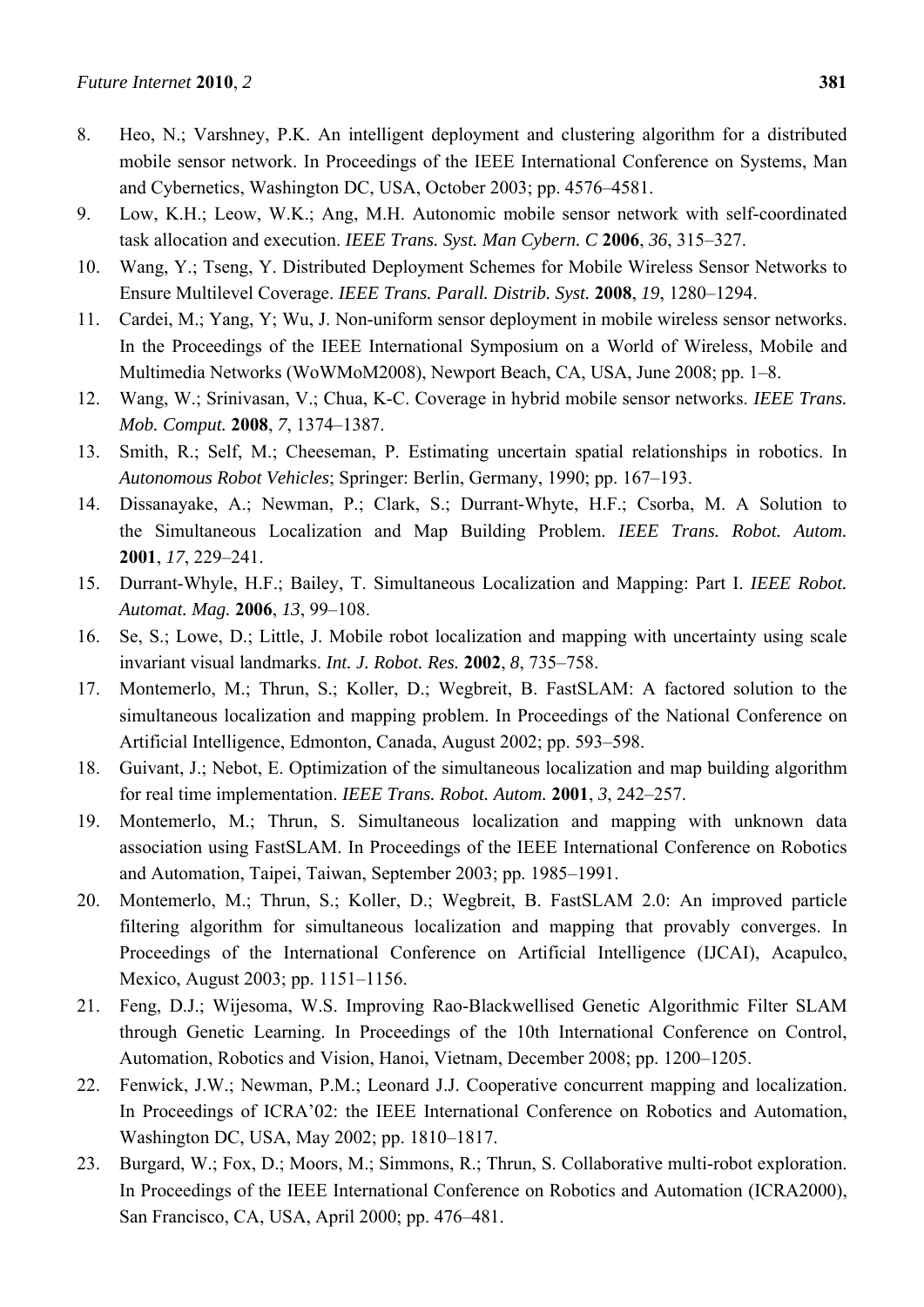- 24. Carpin, S.; Birk, A.; Jucikas, V. On map merging. *Robot. Auton. Syst.* **2005**, *1*, 1–14.
- 25. Carpin, S. Fast and accurate map merging for multi-robot systems. *Auton. Robot.* **2008**, *3*, 305–316.
- 26. Thrun, S.; Mark, D.; Dirk, H. Scan Alignment and 3-D Surface Modeling with a Helicopter Platform. In Proceedings of the International Conference on Field and Service Robotics, Tsukuba, Japan, July 2003; pp. 287–297.
- 27. Tomono, M. 3D object mapping by integrating stereo SLAM and object segmentation using edge points. In *Lecture Notes in Computer Science*; Springer: Heidelberg, Germany, 2009; pp. 690–699.
- 28. Weizhen, Z.; Miró, J.V.; Dissanayake, G. Information efficient 3D visual SLAM in unstructured domains. In Proceedings of the International Conference on Intelligent Sensors, Sensor Networks and Information Processing (ISSNIP), Melbourne, Australia, December 2007; pp. 323–328.
- 29. Weingarten, J.; Siegwart, R. 3D SLAM using planar segments. In Proceedings of the IEEE International Conference on Intelligent Robots and Systems, Beijing, China, October 2006; pp. 3062–3067.
- 30. Davison, A.J.; Reid, I.; Molton, N.; Stasse, O. MonoSLAM: Real-time single camera SLAM. *IEEE Trans. Patt. Anal. Mach. Int.* **2007**, *6*, 1052–1067.
- 31. Gil, A.; Reinoso, Ó.; Ballesta, M.; Juliá, M. Multi-robot visual SLAM using a Rao-Blackwellized particle filter. *Robot. Auton. Syst.* **2010**, *58*, 68–80.
- 32. Thrun, S. Exploration and model building in mobile robot domains. In Proceeding of the IEEE International Conference on Neural Networks, San Francisco, CA, USA, March 1993; pp. 175–180.
- 33. Choset, H. Sensor Based Motion Planning: The Hierarchical Generalized Voronoi Graph. PhD Thesis, California Institute of Technology, Pasadena, CA, USA, March 1996.
- 34. Dudek, G.; Jenkin, M.; Milios, E.; Wilkes, D. Robotic exploration as graph construction. *IEEE Trans. Robot. Automat.* **1991**, *6*, 854–865.
- 35. H¨ahnel, D.; Burgard, W.; Fox, D.; Thrun, S. An efficient FastSLAM algorithm for generating maps of large-scale cyclic environments from raw laser range measurements. In Proceedings of the IEEE International Conference on Intelligent Robots and Systems, Las Vegas, NV, USA, October 2003; pp. 206–211.
- 36. Fox, D.; Ko, J.; Konolige, K.; Limketkai, B.; Stewart, B. Distributed multi-robot exploration and mapping. *Proc. IEEE* **2006**, *94*, 1325–1339.
- 37. Burgard, W.; Moors M.; Stachniss, C.; Schneider, F.E. Coordinated multi-robot exploration. *IEEE Trans. Robot.* **2005**, *21*, 376–386.
- 38. Amigoni, F. Experimental Evaluation of Some Exploration Strategies for Mobile Robots. In Proceedings of the IEEE International Conference on Robotics and Automation, Pasadena, CA, USA, May 2008; pp. 2818–2823.
- 39. Sheng, W.; Yang, Q.; Tan, J. Distributed multi-robot coordination in area exploration. *Robot. Auton. Syst.* **2006**, *54*, 945–955.
- 40. Topal, S.; Erkmen. İ.; Erkmen, A.M. New Prioritized Multi-Robot Exploration Strategy Based on Percolation Model in Unknown Environment. In Proceedings of the International Conference on Climbing and Walking Robots and the Support Technologies for Mobile Machines. Istanbul, Turkey, September 2009; pp. 967–976.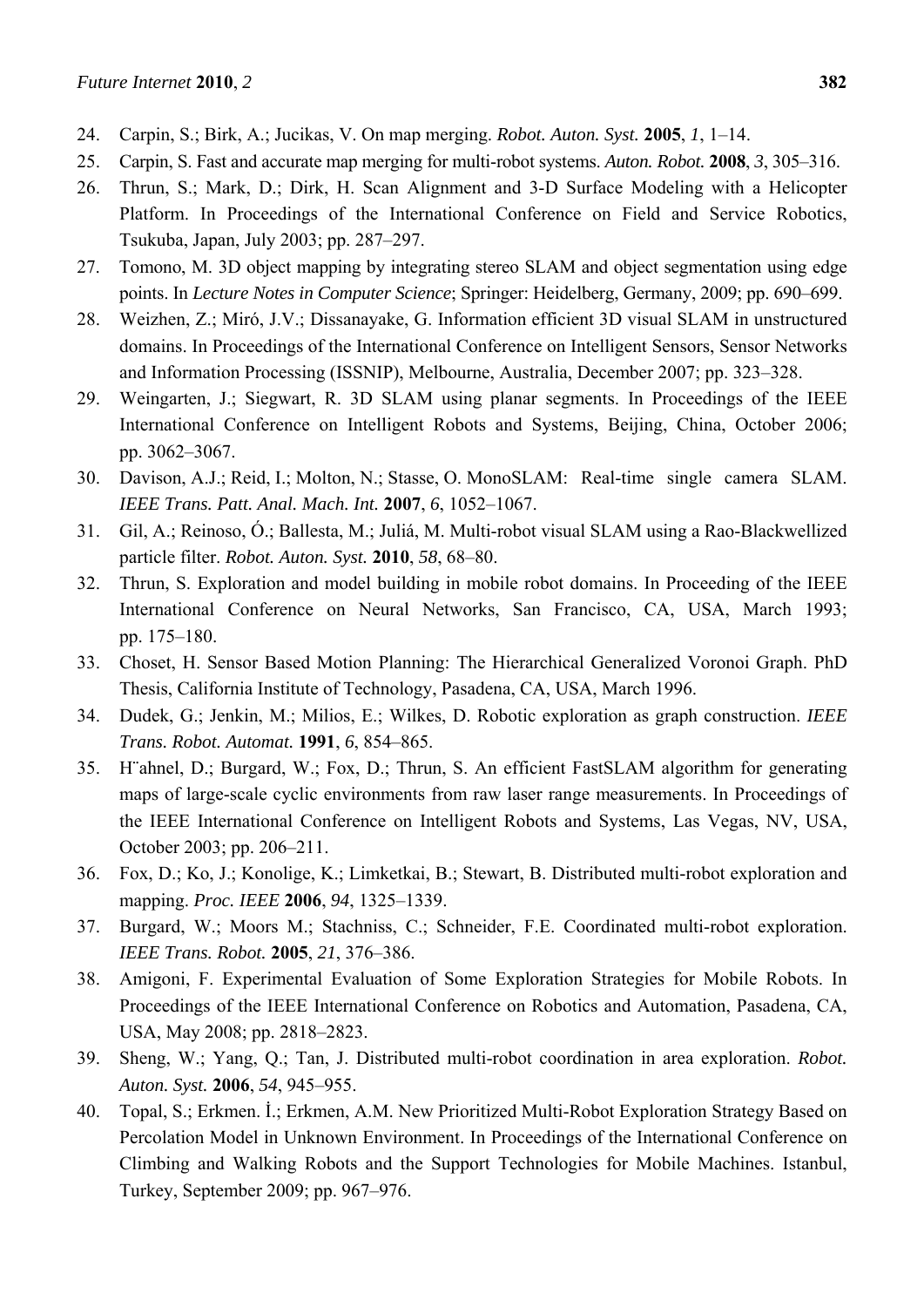- 41. Topal, S.; Erkmen. İ.; Erkmen, A.M. Intelligent Coordination of Multi-Robots for Victim Search Operations. In Proceedings of the International Symposium on Innovations in Intelligent Systems and Applications, Trabzon, Turkey, July 2009; pp. 409–415.
- 42. Karahan, M. Prioritized exploration strategy based on invasion percolation guidance. M.S. Thesis, Middle East Technical University, Ankara, Turkey, December 2009.
- 43. Dhillon, S.S.; Chakrabarty, K. Sensor placement for effective coverage and surveillance in distributed sensor networks. In Proceedings of the IEEE Wireless Communications and Networking Conference, New Orleans, LA, USA, March 2003; pp. 1609–1614.
- 44. Zou, Y.; Chakrabarty, K. Uncertainty-aware sensor deployment algorithms for surveillance applications. In Proceedings of IEEE Global Communications Conference (GLOBECOM), San Francisco, CA, December 2003; pp. 2972–1976.
- 45. Ballesteros, I.R.; Pfeiffer, C.F. A Framework for Cooperative Multi-Robot Surveillance Tasks. In the Proceedings of the Electronics, Robotics and Automotive Mechanics Conference (CERMA), Cuernavaca, Mexico, September 2006, pp. 163–168.
- 46. Li, S.; Wang, Y.; Xie, W.; Cao, Z. Moving object detection and tracking in video surveillance system. In Proceedings of the International Society for Optical Engineering, Wuhan, China, October 2009.
- 47. Sarwal, A.; Agrawal, D.; Chaudhary, S. Surveillance in an Open Environment by Co-operative Tracking amongst Sensor Enabled Robots. In Proceedings of the International Conference on Information Acquisition (ICIA), Jefu Island, South Korea, July 2007; pp. 345–349.
- 48. Parker, L.E. Distributed algorithms for multi-robot observation of multiple moving targets. *Auton. Robot.* **2002**, *12*, 231–255.
- 49. Kolling, A.; Carpin, S. Cooperative observation of multiple moving targets: An algorithm and its formalization. *Int. J. Robot. Res.* **2007**, *26*, 935–953.
- 50. Kolling, A.; Carpin, S. Multi-robot surveillance: An improved algorithm for the GRAPH-CLEAR problem. In Proceedings of the IEEE International Conference on Robotics and Automation, Pasadena, CA, May 2008; pp. 2360–2365.
- 51. Grocholsky, B.; Keller, J.; Kumar, V.; Pappas, G. Cooperative air and ground surveillance. *IEEE Robot. Automat. Mag.***2006**, *13*, 16–26.
- 52. Cai, Z.; Peng, Z. Cooperative Coevolutionary Adaptive Genetic Algorithm in Path Planning of Cooperative Multi-Mobile Robot Systems. *J. Intell. Robot. Syst.* **2002**, *33*, 61–71.
- 53. Van der Berg, J.P.; Overmars, M.H. Prioritized motion planning for multiple robots. In Proceedings of the IEEE International Conference on Intelligent Robots and Systems, Edmonton, Canada, August 2005; pp. 2217–2222.
- 54. Murphy, R.R.; Tadokoro, S.; Nardi, D.; Jacoff, A.; Fiorini, P.; Choset, H.; Erkmen, A.M. Search and Rescue Robotics. In *Hand Books of Robotics*; Springer: Berlin, Germany, 2008; pp. 1151–1173.
- 55. Sato, N.; Matsuno, F.; Yamasaki, T.; Kamegawa, T.; Shiroma, N.; Igarashi, H. Cooperative Task Execution by a Multiple Robot Team and its Operators in Search and Rescue Operations. In Proceedings of the International Conference on Intelligent Robots and Systems, Sendai, Japan, October 2004; pp. 1083–1088.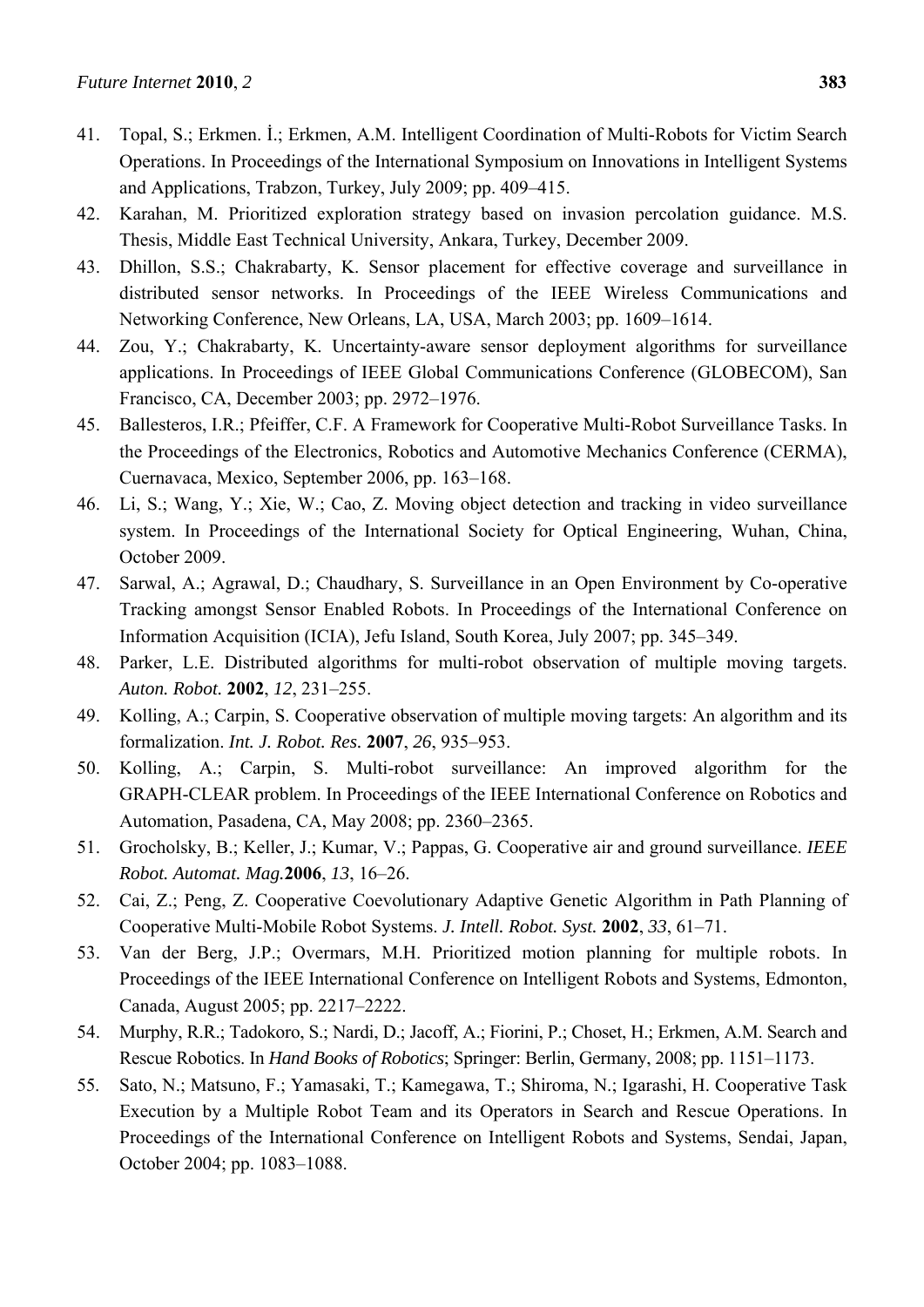- 56. Schenker, P.S.; Pirjanian, P.; Balaram, B.; Ali, K.S.; Trebi-Ollennu, A.; Huntsberger T.L.; Aghazarian, H.; McKee, G.T. Reconfigurable Robots for All Terrain Exploration. *Proc. SPIE* **2000**, *4196*, 454–468.
- 57. Wang, W.; Zhang, H.; Zong, G.; Zhang, J. Force cooperation in a reconfigurable field multirobot system. *J. Field Robot.* **2008**, *25*, 922–938.
- 58. Guarnieri, M.; Debenest, P.; Inoh, T.; Fukushima, E.F.; Hirose, S. Development of Helios VII: an arm equipped tracked vehicle for search and rescue operations. In Proceedings of the International Conference Intelligent Robots and Systems, Sendai, Japan, September 2004; pp. 39–45.
- 59. Tanaka, J.; Suzumori, K.; Takata, M.; Kanda, T.; Mori, M. A Mobile Jack Robot for Rescue Operation. In the Proceedings of the IEEE International Workshop on Safety, Security and Rescue Robotics, Kobe, Japan, June 2005; pp. 99–104.
- 60. Mori, M.; Tanaka, J.; Suzumori, K.; Kanda, T. Field test for verifying the capability of two highpowered hydraulic small robots for rescue operations. In the Proceedings of the IEEE International Conference on Intelligent Robots and Systems, Beijing, China, October 2006; pp. 3492–3497.
- 61. Christner, J.H.; Miller, J.H. Pioneer Unmanned Air Vehicle supports air operations in Operation Desert Storm. In Proceedings of the 9th International Conference on Remotely Piloted Vehicles, Bristol, UK, September 1991.
- 62. Santana, P.; Barata, J.; Cruz, H.; Mestre, A.; Lisboa, J.; Flores, L. A multi-robot system for landmine detection. In Proceedings of the IEEE Symposium on Emerging Technologies and Factory Automation, Catania, Italy, September 2005; pp. 721–728.
- 63. Maza, I.; Kondak, K.; Bernard, M.; Ollero, A. Multi-UAV cooperation and control for load transportation and deployment. *J. Intell. Robot. Syst.* **2010**, *57*, 417–449.
- 64. Jacoby, G.A.; Chang, D.J. Towards command and control networking of cooperative autonomous robotics for military applications (CARMA). In Proceedings of the Canadian Conference on Electrical and Computer Engineering, Niagara Falls, Canada, May 2008; pp. 815–820.
- 65. Parker, L.E.; Fregene, K.; Guo, Y.; Madhavan, R. Distributed heterogeneous sensing for outdoor multi-robot localization, mapping and path planning. In Proceedings of the Workshop Multi-Robot Systems, Washington DC, USA, March 2002; pp. 21–30.
- 66. Culler, D.; Estrin, D.; Srivastava, M. Overview of sensor networks. *Computer* **2004**, *37*, 41–49.
- 67. Farinelli, A.; Iocchi, L.; Nardi, D. Multirobot systems: A classification focused on coordination. *IEEE Trans. Syst. Man Cybern. B* **2004**, *5*, 2015–2028
- 68. Parker, L.E. L-ALLIANCE: Task-oriented multi-robot learning in the behavioral-based systems. *Adv. Robot.* **1997**, *11*, 302–322.
- 69. Parker, L.E. Toward the automated synthesis of cooperative mobile robot teams. *Proc. SPIE* **1998**, *3525*, 82–93.
- 70. Howard, A.; Matarić, M.J.; Sukhatme, G.S. An incremental deployment algorithm for mobile robot teams. In Proceedings of the IEEE International Conference on Intelligent Robots and Systems, Lausanne, Switzerland, 30 September–4 October 2002; pp. 2849–2854.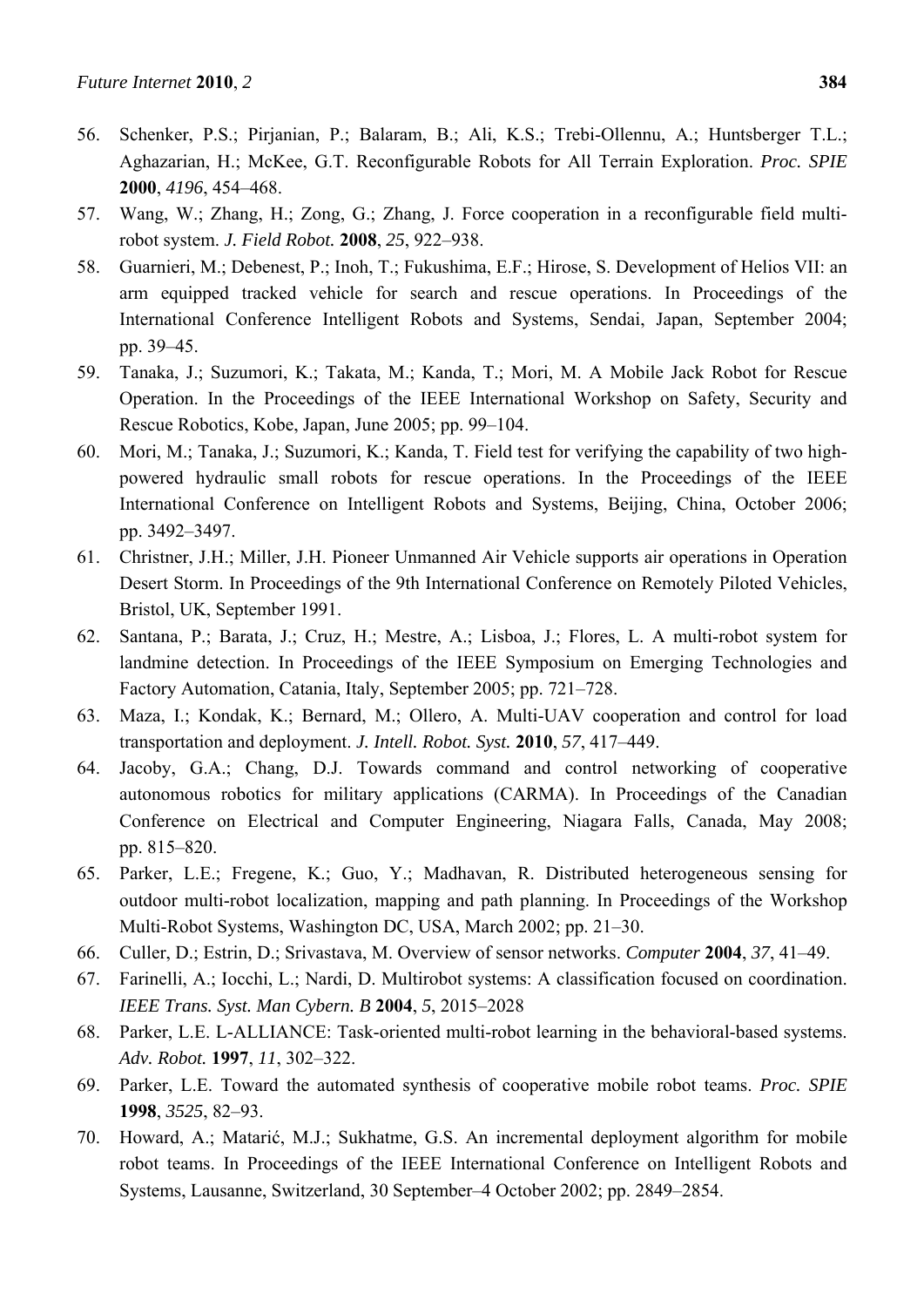- 71. Behnke, S.; Rojas, R. A hierarchy of reactive behaviors handles complexity. In *Balancing Reactivity and Social Deliberation in Multi-agent Systems*; Springer-Verlag: Berlin, Germany, 2001; pp. 239–248.
- 72. Castelpietra, C.; Iocchi, L.; Nardi, D.; Piaggio, M.; Scalzo, A.; Sgorbissa, A. Coordination among heterogeneous robotic soccer players. In Proceedings of the IEEE International Conference on Intelligent Robots and Systems, Takamatsu, Japan, November 2000; pp. 1385–1390.
- 73. Zhao, J.; Su, X.; Yan, J. A novel strategy for distributed multi-robot coordination in area exploration. In the Proceedings of the International Conference on Measuring Technology and Mechatronics Automation, Hunan, China, April 2009; pp. 24–27.
- 74. Zou, Y.; Pagilla, P.R. Distributed constraint force approach for coordination of multiple mobile robots. *J. Intell. Robot. Syst.* **2009**, *56*, 5–21.
- 75. Ijspeert, A.J.; Martinoli, A.; Billard, A.; Gambardella L.M. Collaboration through the exploitation of local interactions in autonomous collective robotics: The stick pulling experiment. *Auton. Robot.* **2001**, *11*, 149–171.
- 76. Parker, L.E. ALLIANCE: An architecture for fault tolerant multi-robot cooperation. *IEEE Trans. Robot. Automat.* **1998**, *14*, 220–240.
- 77. Parker, L.E. A case study for life-long learning and adaptation in cooperative robot teams. *Proc. SPIE* **1999**, *3839*, 92–101.
- 78. Gerkey, B.P.; Mataric, M.J. Sold!: Auction methods for multi-robot coordination. *IEEE Trans. Robot. Autom.* **2002**, *18*, 758–768.
- 79. Dias, M.B.; Zinck, M.; Zlot, R.; Stentz, A. Robust multirobot coordination in dynamic environments. In Proceedings on IEEE International Conference on Robotics and Automation, Barcelona, Spain, April 2004; pp. 3435–3442.
- 80. Kube, C.R.; Bonabeau, E. Cooperative transport by ants and robots. *Robot. Auton. Syst.* **2000**, *30*, 85–101.
- 81. Bayindir, L.; Sahin, E. A review of studies in swarm robotics. *Turk. J. Elect. Eng. Comput. Sci.* **2007**, *15*, 115–147.
- 82. Mondada, F.; Pettinaro, G.C.; Guignard, A.; Kwee, I.W.; Floreano, D.; Deneubourg, J-L.; Nolfi, S.; Gambardella, L.M.; Dorigo, M. Swarm-bot: A new distributed robotic concept. *Auton. Robot.* **2004**, *17*, 193–221.
- 83. Howard, A.; Mataric, M.; Sukhatme, G. Mobile Sensor Network Deployment using Potential Fields: A Distributed, Scalable Solution to the Area Coverage Problem. In Proceedings of the International, Symposium on Distributed Autonomous Robotic Systems (DARS'02), Fukuoka, Japan, June 2002; pp. 299–308.
- 84. Balch, T.; Hybinette, M. Social Potentials for Scalable Multi-Robot Formations. In Proceedings of the IEEE International Conference on Robotics and Automation (ICRA'00), San Francisco, CA, USA, April 2000, pp. 73–80.
- 85. Tews, A.D.; Mataric, M.J.; Sukhatme, G.S. A scalable approach to human-robot interaction. In Proceedings of the IEEE International Conference on Robotics and Automation, Taipei, Taiwan, September 2003; pp. 1665–1670.
- 86. Kurokawa, H.; Tomita, K.; Kamimura, A.; Kokaji, S.; Hasuo, T.; Murata, S. Self-reconfigurable modular robot M-TRAN: distributed control and communication. In Proceedings of the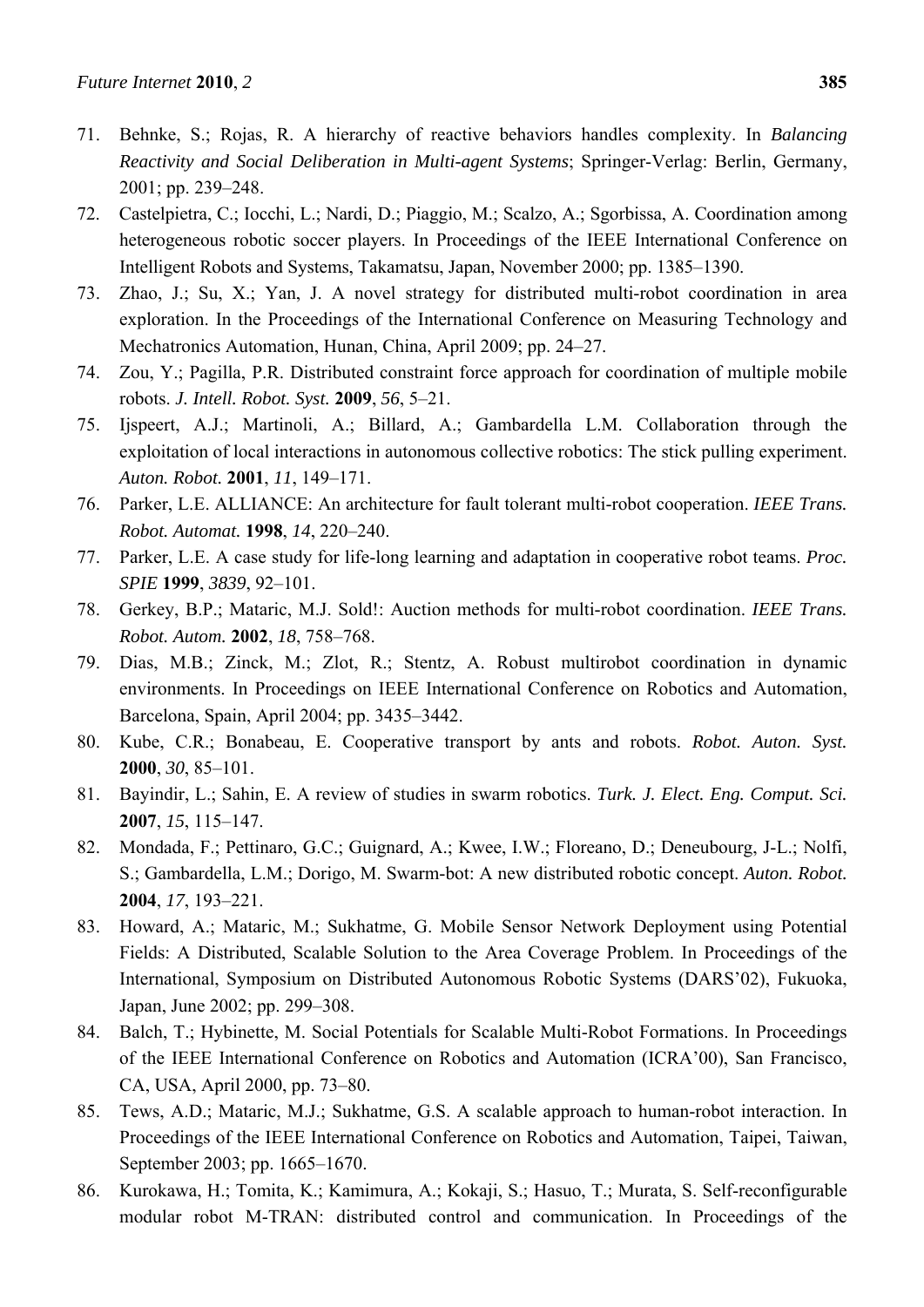International Conference on Robot communication and coordination, Piscataway, NJ, USA, October 2007; pp. 1–7.

- 87. Hirose, M. Development of the holonic manipulator and its control. In Proceedings of the 29th Conference on Decision and Control, Honolulu, HI, USA, December 1990; pp. 91–96.
- 88. Gou, L.; Segawa, T.; Luh, P.B.; Tamura, S.; Oblak, J.M. Holonic planning and scheduling for a robotic assembly test bed. In Proceedings of the 2nd International Working Conference on Cooperating Knowledge Based Systems, Keele, UK, June 1994; pp. 125–139.
- 89. Chen, I.-M.; Burdick, J. Determining Task Optimal Modular Robot Assembly Configurations. In Proceedings of the International Conference on Robotics and Automation, Nagoya, Japan, May 1995; pp. 132–137.
- 90. Ueyama, T.; Fukuda, T.; Arai, F. Coordinate planning using genetic algorithm—structure configuration of cellular robotic system. In Proceedings of Intelligent Control, Glasgow, UK August 1992; pp. 249–254.
- 91. Chirikjian, G.S. Kinematics of a metamorphic robotic system. In Proceedings of the International Conference on Robotics and Automation, San Diego, CA, May 1994; pp. 449–455.
- 92. Murata, S. Self-Assembling Machine. In Proceedings of the International Conference on Robotics and Automation, San Diego, CA, USA, May 1994; pp. 441–448.
- 93. Durna, M.; Erkmen, I.; Erkmen, Self localization of a holon in the reconfiguration task space of a robotic colony. In Proceedings of the International Conference on Robotics and Automation, San Francisco, CA, April 2000; pp.1748–1756.
- 94. Durna, M.; Erkmen, I.; Erkmen, A.M. Self-reconfiguration in task space of a holonic structure. In Proceedings of the International conference on Intelligent Robotics and Systems, Takamatsu, Japan, November 2000; pp. 2376–2373.
- 95. Turgut, A.E.; Durna, M.; Erkmen, I.; Erkmen A.M.; Erden, A. Manufacturing intelligent holons for mechatronic applications. In Proceedings of the International Conference on Advanced Intelligent Mechanisms, Atlanta, GA, USA, September 1999.
- 96. Breazeal, C.; Kidd, C.D.; Thomaz, A.L.; Hoffman, G.; Berlin, M. Effects of nonverbal communication on efficiency and robustness in human-robot teamwork. In Proceedings of the IEEE International Conference on Intelligent Robots and Systems (IROS'05), New Orleans, Canada, August 2005; pp. 383–388.
- 97. Alami, R.; Chatila, R.; Asama, H. Communication Strategies in Multi-robot Search and Retrieval: Experiences with MinDART. *Distributed Autonomous Robotic Systems 6*; Springer: Tokyo, Japan, 2008; pp. 317–326.
- 98. Çayırpunar, O.; Gazi, V.; Tavli, B.; Cervera, E.; Witkowski, U.; Penders, J. Experimental study on the effects of communication range on cooperative robotic search in complex environments. In Proceedings of the International Conference on Robot Communication and Coordination, Odense, Denmark, April 2009; Art. No. 4957472.
- 99. Miyata, N.; Ota, J.; Arai, T.; Yoshida, E.; Kurabayashi, D.; Sakaki, J.; Aiyama, Y. Cooperative transport with regrasping of torque-limited mobile robots. In Proceedings of the IEEE International Conference on Intelligent Robots and Systems, Osaka, Japan, November 1996; pp. 304–309.